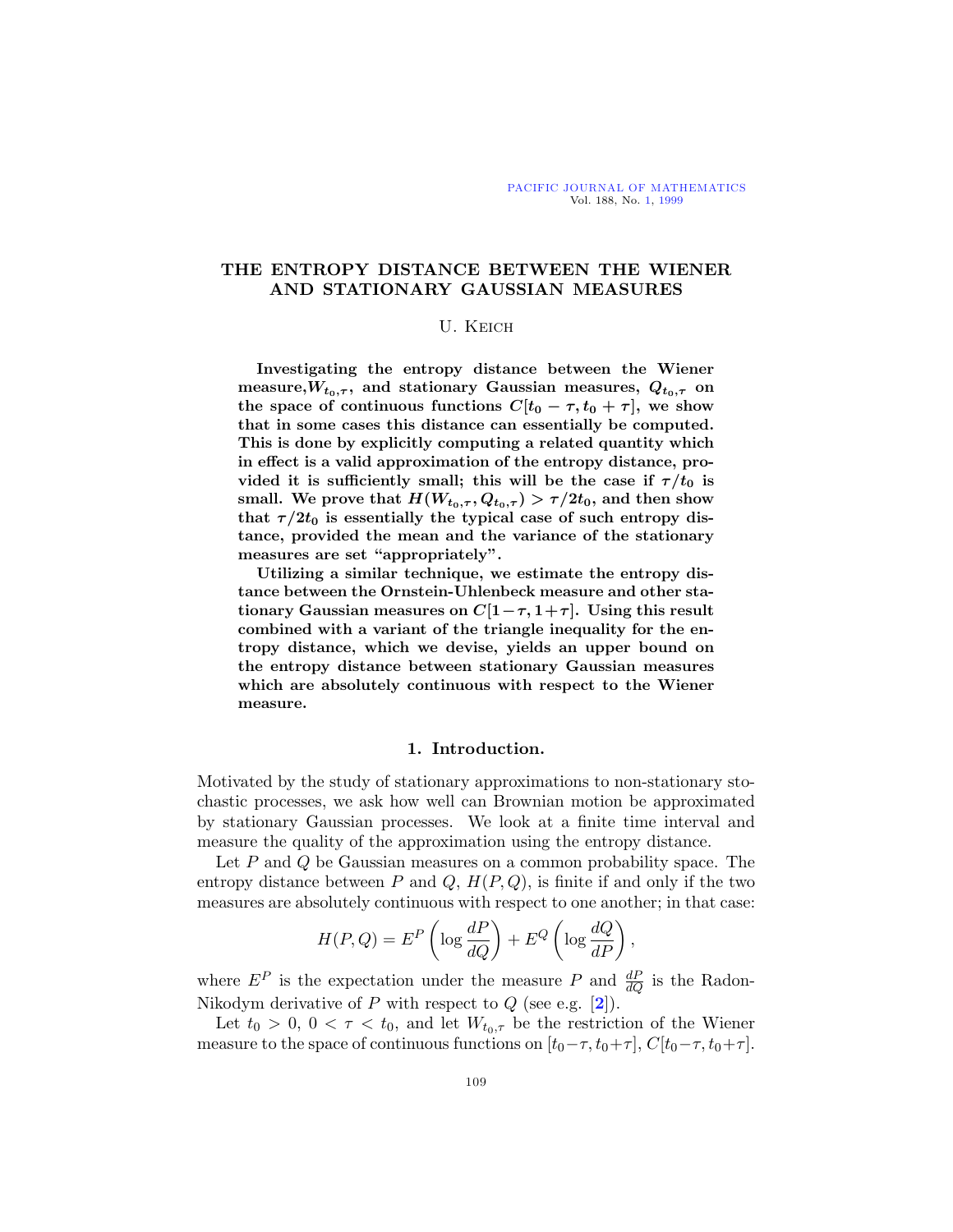<span id="page-1-0"></span>In other words,  $W_{t_0,\tau}$  is the measure induced by the standard Brownian motion observed between times  $t_0 - \tau$  and  $t_0 + \tau$ . As a Gaussian measure it is characterized by its correlation  $R(t, s) = t \wedge s$  with  $t, s \in [t_0 - \tau, t_0 + \tau]$ , and by its vanishing mean.

A Gaussian measure on  $C[t_0 - \tau, t_0 + \tau]$ ,  $Q_{t_0, \tau}$ , is stationary if its mean is constant and its correlation,  $S$ , is a Töeplitz function. Here  $S$  denotes both the correlation  $S(t, s)$  and the auto-correlation  $S(r)$  with  $r = t$  $s \in [-2\tau, 2\tau]$ . Let G denote the class of stationary Gaussian measures on  $C[t_0 - \tau, t_0 + \tau]$  that are absolutely continuous with respect to  $W_{t_0, \tau}$ .

Consider the 1:1 and onto map  $\psi : C[t_0 - \tau, t_0 + \tau] \mapsto C[1 - \tau/t_0, 1 + \tau/t_0]$ defined by  $\psi(f)(s) \stackrel{d}{=} f(st_0)/\sqrt{t_0}$ . This map and  $W_{t_0,\tau}$  induce on  $C[1-\tau]$  $\tau/t_0$ ,  $1+\tau/t_0$ ] the measure  $W_{1,\tau/t_0}$  and, similarly,  $Q_{t_0,\tau}$  induces the stationary Gaussian measure Q, determined by its correlation  $S(t, s) = S((t-s)t_0)/t_0$ . Note that  $H(\tilde{Q}, W_{1,\tau/t_0}) = H(Q_{t_0,\tau}, W_{t_0,\tau});$  therefore  $\inf_{Q_{t_0,\tau} \in \mathfrak{S}} H(Q_{t_0,\tau})$  $W_{t_0,\tau}$  depends only on  $\tau/t_0$ .

We start our investigation with a couple of examples, the details of which can be found in appendix [A.](#page-15-0) Consider the entropy distance between  $W^{\tau} \triangleq W_{1,\tau}$  and the Ornstein-Uhlenbeck measure,  $Q^{\tau} \triangleq Q_{1,\tau}$ , defined by its vanishing mean and  $S = \exp(-|t - s|/2)$ . In this case,  $H(Q^{\tau}, W^{\tau}) =$  $\tau/(2(1-\tau))$ . In the second example,  $Q^{\tau}$  is defined by  $S(t,s) \stackrel{d}{=} 1 - |t-s|/2$ with  $|t - s| \leq 2\tau < 4$  and, again,  $H(Q^{\tau}, W^{\tau}) = \tau/(2(1 - \tau)).$ 

Note that in these examples  $H \to \infty$ , as  $\tau \to 1$ , and that for small  $\tau$ ,  $H \sim \tau/2$ . We would like to know how much can we possibly improve on that. It can be shown that  $\inf_{Q_{t_0,\tau} \in \mathfrak{S}} H(Q_{t_0,\tau}, W_{t_0,\tau})$  is always attained (see appendix  $B$ ). However, as we next show, the minimizer does not significantly improve on our examples.

**Claim 1.1.** For any  $Q_{t_0, \tau} \in \mathfrak{S}$ ,

$$
H(Q_{t_0,\tau}, W_{t_0,\tau}) \ge \sqrt{2}\sqrt{\frac{2-\tau/t_0}{1-\tau/t_0}} - 2.
$$

As a corollary we find that as  $\tau \to t_0$ ,  $H \to \infty$  and  $H \geq 1/2(\tau/t_0)$  +  $7/16(\tau/t_0)^2$ . Thus, for small  $\tau/t_0$ , the minimal entropy distance is, up to leading order, the same as in our examples. As we show next, these examples are rather typical.

Let P and Q be two Gaussian measures on  $C[t_0 - \tau, t_0 + \tau]$  with vanishing means. Let  $P_n$  and  $Q_n$  be their restrictions to  $2^n + 1$  equally spaced points in  $[t_0 - \tau, t_0 + \tau]$ , with correlations  $R_n$  and  $S_n$ . Then  $H(P, Q) = \lim H(P_n, Q_n)$ [[2](#page-19-0)]. Let  $K_n$  be a root of  $R_n$ , i.e.,  $R_n = K_n K_n^*$ , and let  $T_n = K_n^{-1} S_n K_n^{-*}$ ,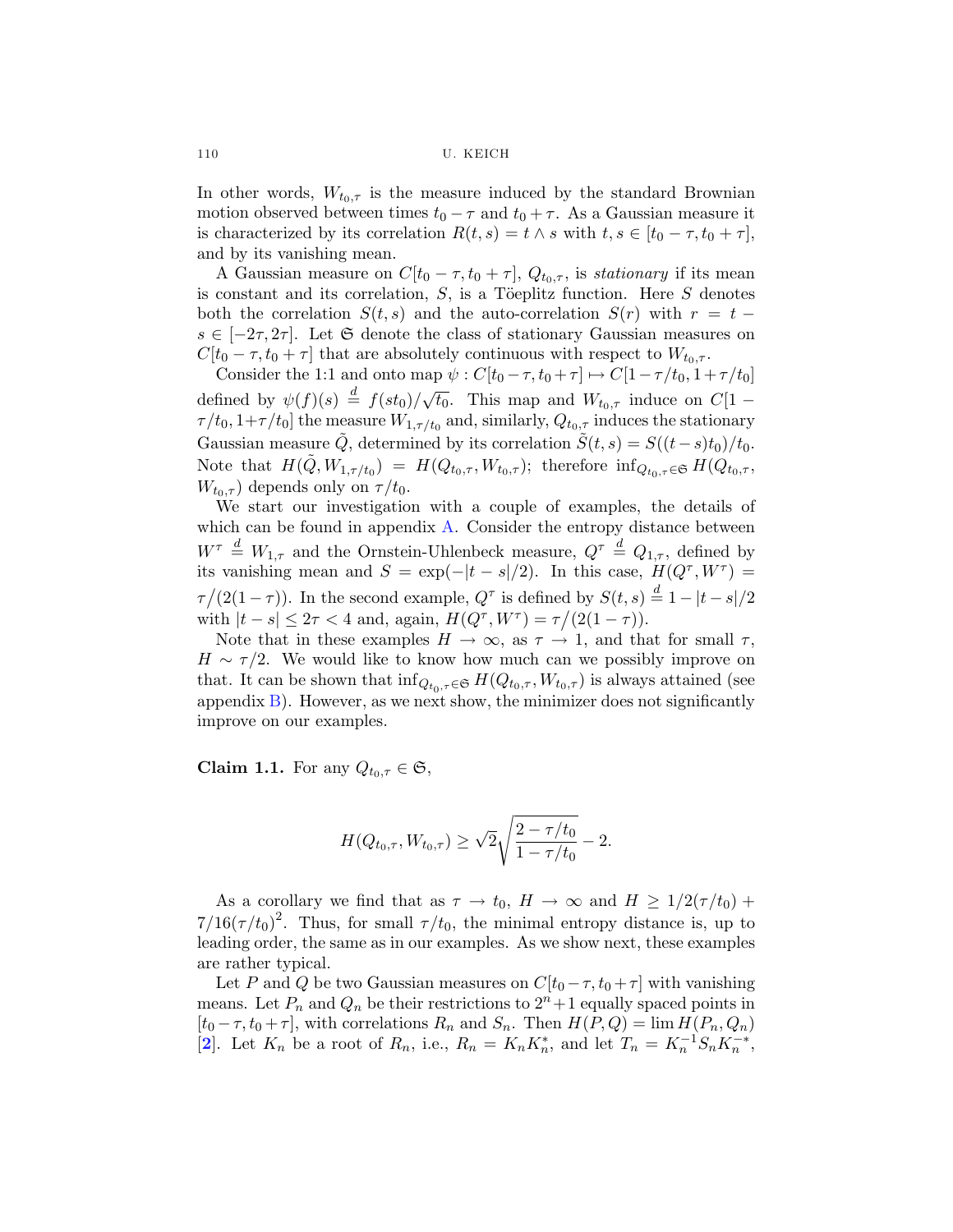<span id="page-2-0"></span>with  $K^{-*}$  being a short for  $(K^{-1})^*$ . Then, as we show in [[3](#page-19-0)],

$$
H(P_n, Q_n) = \frac{1}{2} \operatorname{Tr} (T_n + T_n^{-1} - 2I_n) = \frac{1}{2} \sum_{i=0}^{2^n} \frac{(\lambda_i^n - 1)^2}{\lambda_i^n},
$$

where  $\lambda_i^n$  are the positive eigenvalues of  $T_n$ . In our case  $Q = Q_{t_0, \tau} \in \mathfrak{S}$ with an autocorrelation S, and  $P = W_{t_0,\tau}$  with  $R = t \wedge s$ . Since  $R_n^{-1}$  is essentially a second order difference operator, if we choose  $K_n$  to be the Cholesky factorization of  $R_n$ , with  $\delta \stackrel{d}{=} \delta_n \stackrel{d}{=} 2\tau/2^n$ , and  $S_k \stackrel{d}{=} S(k\delta)$ , we have:

 $T =$ (1)

$$
\begin{pmatrix}\n\frac{S_0}{t_0 - \tau} & \frac{1}{\sqrt{t_0 - \tau}} \frac{S_1 - S_0}{\sqrt{\delta}} & \frac{1}{\sqrt{t_0 - \tau}} \frac{S_2 - S_1}{\sqrt{\delta}} & \frac{1}{\sqrt{t_0 - \tau}} \frac{S_3 - S_2}{\sqrt{\delta}} & \cdots & \frac{1}{\sqrt{t_0 - \tau}} \frac{S_n - S_{n-1}}{\sqrt{\delta}} \\
* & 2 \frac{S_0 - S_1}{\delta} & \frac{2S_1 - S_0 - S_2}{\delta} & \frac{2S_2 - S_1 - S_3}{\delta} & \cdots & \frac{2S_{n-1} - S_{n-2} - S_n}{\delta} \\
* & * & 2 \frac{S_0 - S_1}{\delta} & \frac{2S_1 - S_0 - S_2}{\delta} & \cdots & \frac{2S_{n-2} - S_{n-3} - S_{n-1}}{\delta} \\
* & * & * & 2 \frac{S_0 - S_1}{\delta} & \cdots & \vdots \\
* & * & * & * & 2 \frac{S_1 - S_0 - S_2}{\delta} \\
* & * & * & * & 2 \frac{S_0 - S_1}{\delta}\n\end{pmatrix}
$$

where the  $*$ 's are filled in according to the symmetry of  $T$ .

Let  
(2) 
$$
\varphi(W_{t_0,\tau}, Q_{t_0,\tau}) \stackrel{d}{=} \frac{1}{2} \lim_n \sum_i (\lambda_i^n - 1)^2 = \frac{1}{2} \lim_n \text{Tr} (T_n - I)^2.
$$

**Claim 1.2.**

$$
\varphi(W_{t_0,\tau}, Q_{t_0,\tau}) = \frac{1}{2} \left( \frac{S_0}{t_0 - \tau} - 1 \right)^2 + \frac{1}{2} \int_0^{2\tau} S''(t)^2 (2\tau - t) dt + \frac{1}{t_0 - \tau} \int_0^{2\tau} S'(t)^2 dt.
$$

The importance of the last claim is that  $\varphi(W_{t_0,\tau}, Q_{t_0,\tau})$  can be used to approximate  $H(W_{t_0,\tau}, Q_{t_0,\tau})$ :

**Claim 1.3.** For  $\varphi < 1$ ,

$$
\left|\frac{\varphi - H}{\varphi}\right| \le \frac{\sqrt{2\varphi}}{1 - \sqrt{2\varphi}}.
$$

Thus,  $\varphi(W_{t_0,\tau}, Q_{t_0,\tau})$  is a good approximation of  $H(W_{t_0,\tau}, Q_{t_0,\tau})$  if it is small. Suppose  $Q_{t_0,\tau} \in \mathfrak{S}$ , then Shepp shows that on  $(0, 2\tau)$ , S' is absolutely continuous and  $S''$  satisfies  $\int_0^{2\tau} S''(t)^2(2\tau - t) dt < \infty$ , and that  $S^+(0) =$  $-1/2$  where  $S^+$  is the derivative from the right [**[7](#page-19-0)**]. Thus, with S fixed,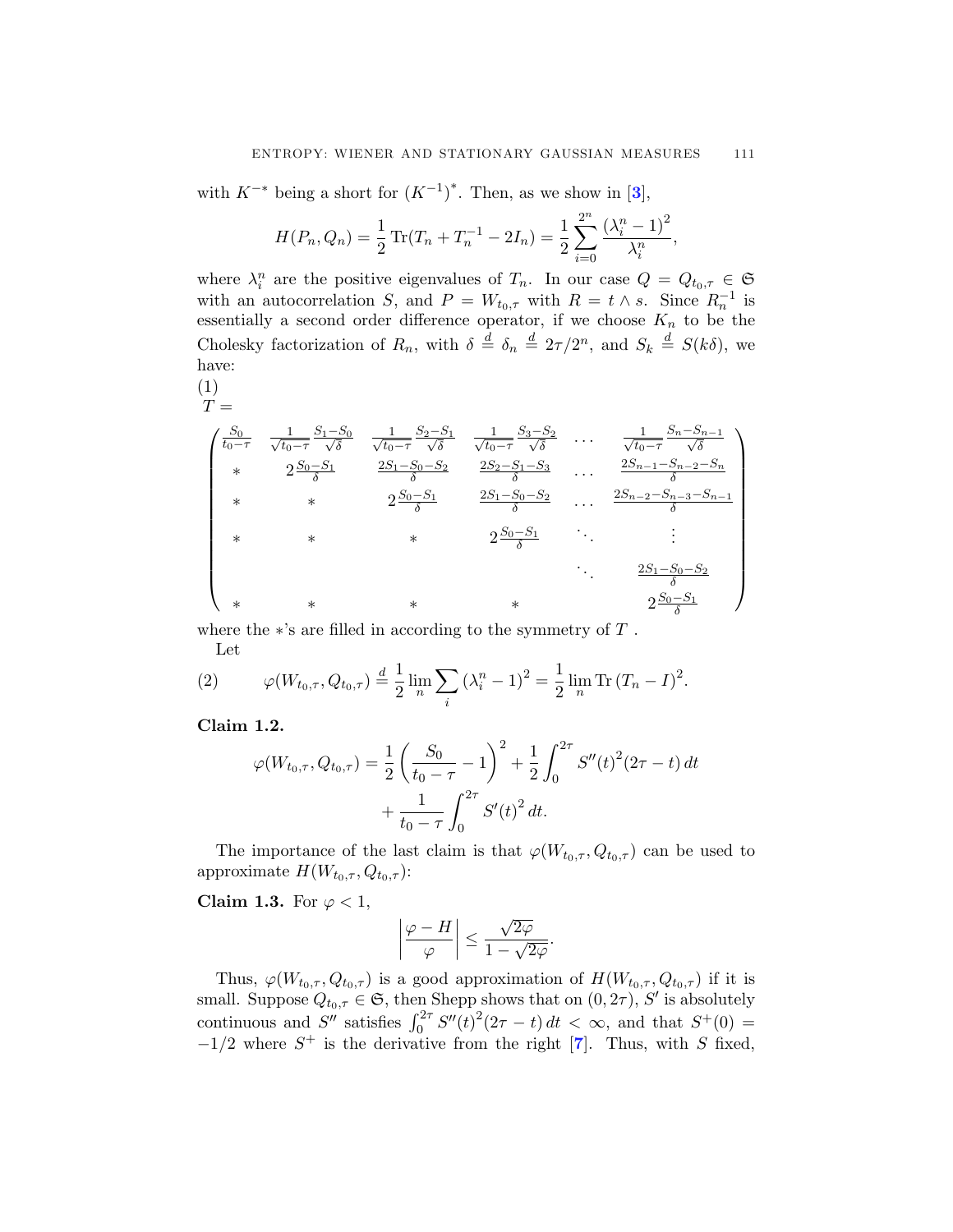<span id="page-3-0"></span> $\tau$  sufficiently small and  $S(0) = t_0$ ,  $\varphi(W_{t_0,\tau}, Q_{t_0,\tau}) \sim \tau/2t_0$  and therefore  $H(W_{t_0,\tau}, Q_{t_0,\tau}) \sim \tau/2t_0$ , as is the case in our examples.

What if  $V \stackrel{d}{=} S(0) \neq t_0$ ?

**Claim 1.4.** (i) If  $V > t_0$ , then

$$
H(W_{t_0,\tau}, Q_{t_0,\tau}) > \frac{1}{2} \frac{(V/t_0 - 1)^2}{V/t_0}.
$$

(ii) If  $V < t_0$ , then

$$
H(W_{t_0,\tau}, Q_{t_0,\tau}) > \frac{1}{2} \frac{((1+\delta)V/t_0 - 1)^2}{(1+\delta)V/t_0},
$$

where  $1 + \delta \stackrel{d}{=} 1/(1 - \tau/t_0)$ .

(iii) In either case, for a fixed S (corresponding to  $Q \in \mathfrak{S}$ ),

$$
H(W_{t_0,\tau}, Q_{t_0,\tau}) = \frac{1}{2} \frac{(V/t_0 - 1)^2}{V/t_0} + o(1) \quad \text{as } \tau \to 0.
$$

Similarly, when the constant mean,  $\mu$ , of  $Q_{t_0,\tau} \in \mathfrak{S}$  does not vanish,  $H(W_{t_0,\tau}, Q_{t_0,\tau})$  is rather large: let  $Q_{t_0,\tau} \in \mathfrak{S}$  be obtained from  $\tilde{Q}_{t_0,\tau}$  by removing the constant drift  $\mu$ , then:

**Claim 1.5.**

$$
H(W_{t_0,\tau}, \tilde{Q}_{t_0,\tau}) > H(W_{t_0,\tau}, Q_{t_0,\tau}) + \frac{1}{2} \frac{\mu^2}{t_0 - \tau},
$$

and if  $V = t_0$ , then  $H(W_{t_0,\tau}, \tilde{Q}_{t_0,\tau}) = \mu^2/t_0 + o(1)$  as  $\tau \to 0$ .

So far we dealt with the entropy distance between  $W^{\tau} = W_{1,\tau}$  and  $Q^{\tau} \in$ S. We next consider the entropy distance between two stationary Gaussian measures in G. Again, we start with an example. Let  $\tilde{S} = e^{-|t-s|/2}$  be the Ornstein-Uhlenbeck correlation, and let  $S = 1 - |t - s|/2$ . Using the chain rule, we get

$$
\frac{d\tilde{Q}}{dQ} = \frac{d\tilde{Q}}{dW}\frac{dW}{dQ},
$$

both Radon-Nikodym derivatives on the right-hand side being known (see appendix  $\bf{A}$  $\bf{A}$  $\bf{A}$ ). The entropy is easily obtained:

$$
H^{\tau}(\tilde{Q}, Q) = \frac{1}{2} \frac{e^{-\tau} - (1 - \tau)}{2 - \tau} = \frac{1}{8} \tau^2 + O(\tau^3).
$$

This is an order of magnitude smaller than  $\tau/2$ . As before, the example is rather typical and to prove that, we first estimate the entropy distance between the Ornstein-Uhlenbeck measure,  $Q^{\tau}$  and any other  $Q^{\tau} \in \mathfrak{S}$ , and then use a variant of the triangle inequality.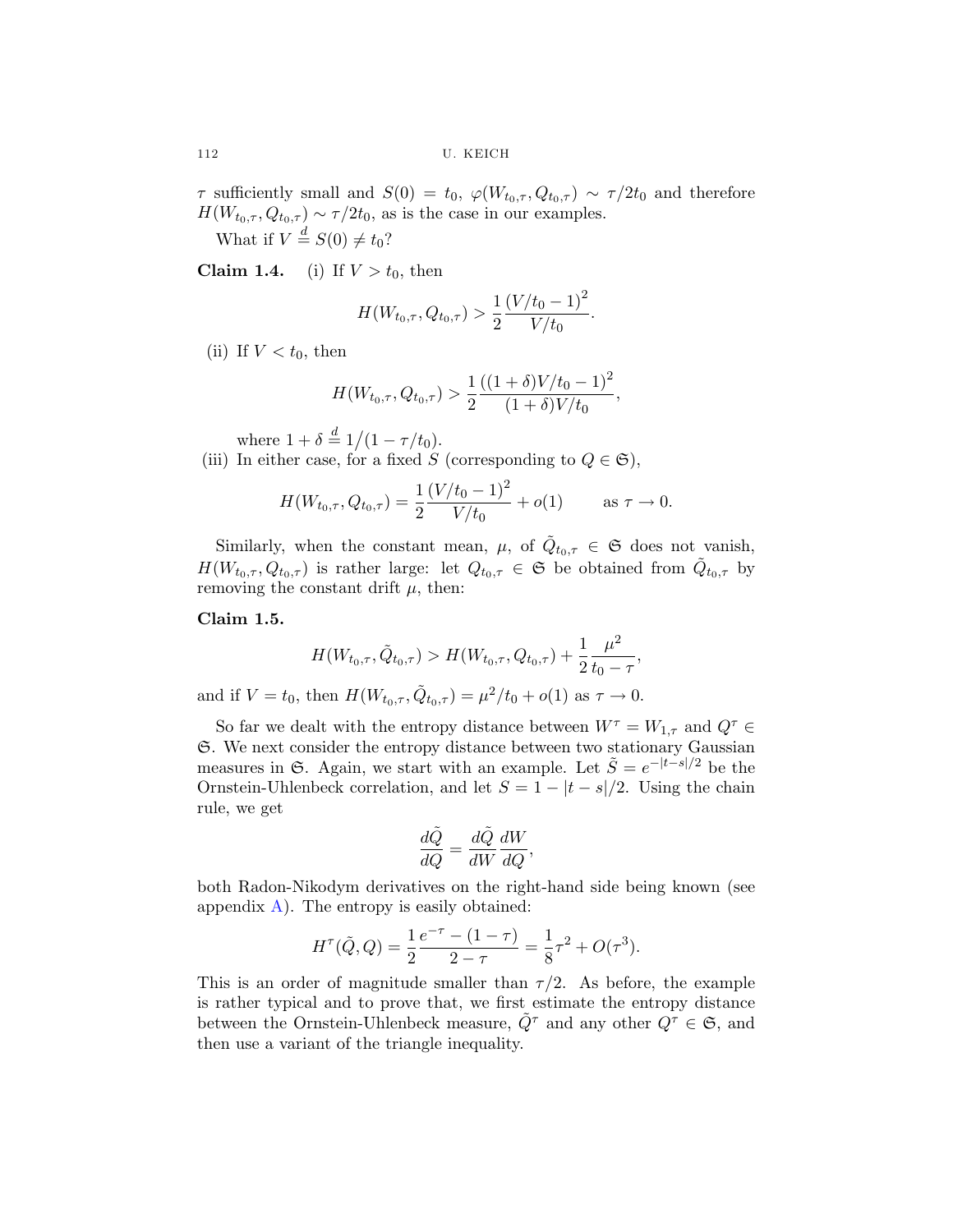<span id="page-4-0"></span>Let  $\tilde{K}_n$  denote the Cholesky factorization of  $\tilde{S}_n$ , and let  $T_n = \tilde{K}_n^{-1} S_n \tilde{K}_n^{-*}$ . Again, by Claim [1.3](#page-2-0),  $H(\tilde{Q}^{\tau}, Q^{\tau}) = \lim_{n} \text{Tr}(T_n + T_n^{-1} - 2I_n)/2$  can be approximated by  $\varphi(\tilde{Q}^{\tau}, Q^{\tau}) \stackrel{d}{=} \lim_{n} \sum_{i} (\lambda_i^n(\tau) - 1)^2/2$ , where:

**Claim 1.6.**

$$
(3)
$$

$$
\varphi(\tilde{Q}^{\tau}, Q^{\tau}) = (S(0) - 1)^2 + 2 \int_0^{2\tau} S'(t)^2 dt + (S^2(2\tau) - 1) + \frac{1}{2} \int_0^{2\tau} S^2(t) dt
$$
  
+ 
$$
\int_0^{2\tau} S''(t)^2 (2\tau - t) dt + \frac{1}{16} \int_0^{2\tau} S(t)^2 (2\tau - t) dt
$$
  
- 
$$
\frac{1}{2} \int_0^{2\tau} S''(t) S(t) (2\tau - t) dt.
$$

It is not hard to see that if S is fixed with  $S(0) = 1$  and if S'' is bounded on  $(0, 2\tau_0)$  for some  $\tau_0 > 0$ , then the right hand side of  $(3)$  is bounded by  $c\tau^2$  for some constant  $c > 0$  and any  $\tau < \tau_0$ . Thus, there exists another constant c such that  $H(\tilde{Q}^{\tau}, Q^{\tau}) < c\tau^2$  in this case. More generally:

**Claim 1.7.** Suppose  $\hat{Q}^{\tau}, Q^{\tau} \in \mathfrak{S}$  are two measures on  $C[1 - \tau, 1 + \tau]$  such that  $\hat{S}(0) = S(0) = 1$  and that  $\hat{S}''$  and  $S''$  are bounded on  $(0, 2\tau_0)$  for some  $\tau_0 > 0$ . Then,  $H(\dot{Q}^\tau, Q^\tau) < c\tau^2$  for some constant  $c > 0$  and any  $\tau < \tau_0$ .

The proof is an immediate corollary of the previous discussion and of Theorem 1 which follows.

The entropy distance is not a metric; it fails to satisfy the triangle inequality even for one-dimensional correlations: if  $P, Q_1$  and  $Q_2$  are three (mean zero) Gaussian measures on the line with variances 4, 2 respectively 6, then

$$
H(Q_1, Q_2) = \frac{2}{3} > \frac{1}{4} + \frac{1}{12} = H(Q_1, P) + H(P, Q_2).
$$

However, one can prove the following variant of the triangle inequality. Here P,  $Q_1$  and  $Q_2$  are Gaussian measures on  $L^2[0,T]$  with  $T < \infty$ .

## **Theorem 1.**

$$
H(Q_1, Q_2) \le 4H(Q_1, P) + 4H(P, Q_2) + 4H(Q_1, P)H(P, Q_2).
$$

If we define  $\bar{H}(P,Q) \stackrel{d}{=} \sqrt{H(P,Q)}$ , then the last inequality leads to an "almost" triangle inequality:

**Corollary 1.**

$$
\bar{H}(Q_1, Q_2) \le 2 [\bar{H}(Q_1, P) + \bar{H}(P, Q_2)].
$$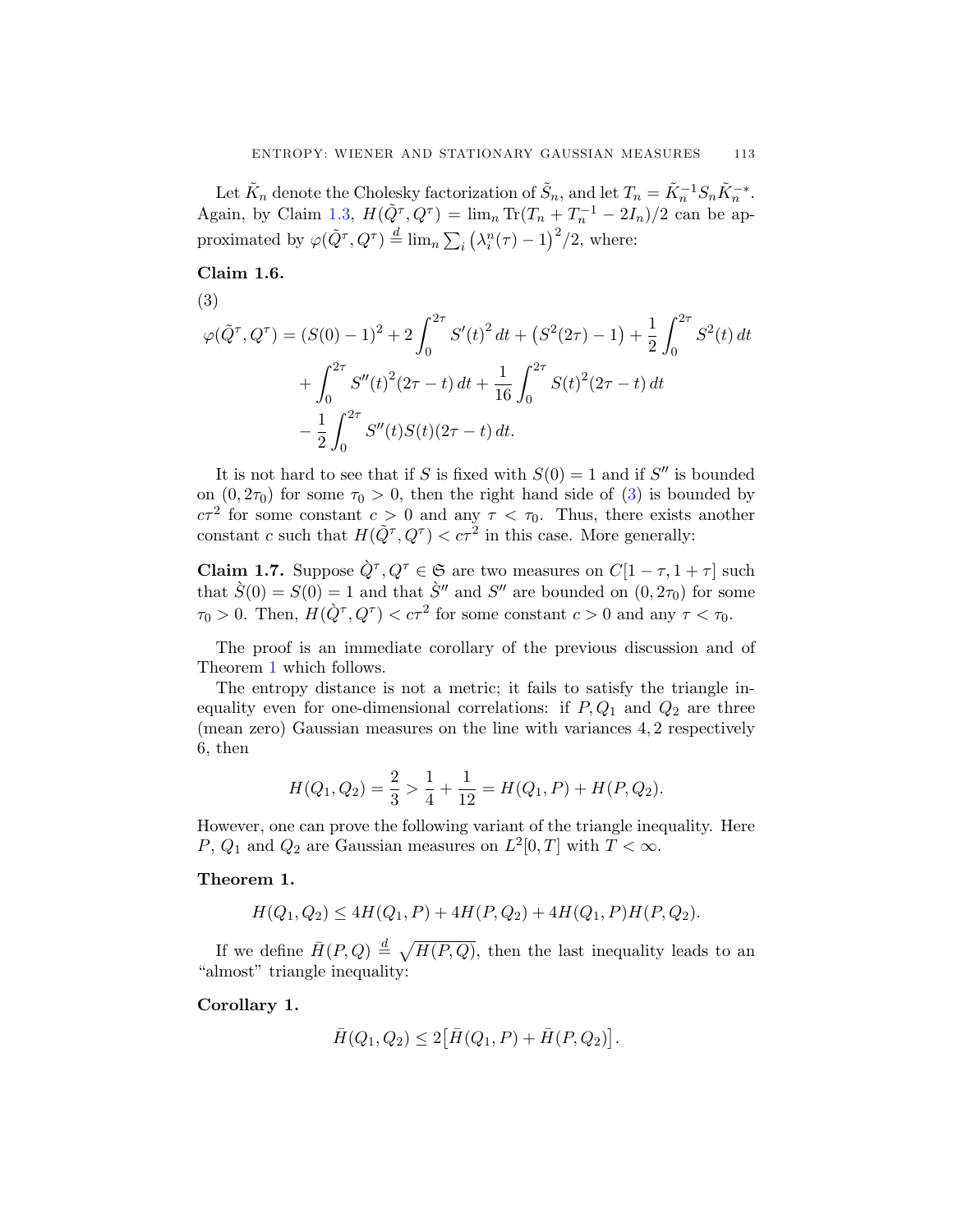Theorem [1](#page-4-0) is set up in the context of Gaussian measures on a Hilbert space. Such a measure  $P$  is completely determined by its covariance operator R and mean  $\mu$ . Prohorov proved that P exists if and only if R is a trace class operator (e.g. [[4](#page-19-0), Thm I.2.3]). In the case of  $L^2[0,T]$ , the covariance operator can be identified with a covariance function  $R \in L^2([0, T] \times [0, T])$ , the latter being the kernel of the trace class integral operator. The basic result here is due to Rao and Varadarajan [**[5](#page-19-0)**]:

**RV-Theorem.**  $H(P,Q) < \infty$  if and only if there exists a Hilbert-Schmidt operator, G with a spectrum  $\sigma(G) > -1$ , such that

$$
S = R + R^{\frac{1}{2}}GR^{\frac{1}{2}},
$$

and  $\mu - \nu \in \mathfrak{D}(R^{-\frac{1}{2}}) = \mathfrak{D}(S^{-\frac{1}{2}}),$ 

where  $\mathfrak{D}(R^{-\frac{1}{2}})$  is the domain of the self-adjoint operator  $R^{-\frac{1}{2}}$ . In the finite case, the operator

$$
F \stackrel{d}{=} R^{-\frac{1}{2}} S R^{-\frac{1}{2}} + R^{\frac{1}{2}} S^{-1} R^{\frac{1}{2}} - 2I,
$$

is a well defined, symmetric, positive-definite trace class operator, and a slight variation on a result by Sekine [**[6](#page-19-0)**] yields:

#### **Lemma 1.8.**

$$
H(P,Q) = \frac{1}{2} \operatorname{Tr} F + \frac{1}{2} \left| R^{-\frac{1}{2}} (\mu - \nu) \right|^2 + \frac{1}{2} \left| S^{-\frac{1}{2}} (\mu - \nu) \right|^2.
$$

We prove Theorem [1](#page-4-0) by dealing separately with the entropy "due to the correlations",  $H_c \stackrel{d}{=} \frac{1}{2} \text{Tr} F$ , and the part that comes from the means  $H_m \stackrel{d}{=} \frac{1}{2}$  $R^{-\frac{1}{2}}(\mu - \nu)$  $\left.\frac{2}{2} + \frac{1}{2}\right|$  $S^{-\frac{1}{2}}(\mu - \nu)$  $\frac{2}{1}$ . It follows from Lemma 1.8 and some algebraic manipulations, that  $H_c$  itself obeys an analogue of Theorem [1](#page-4-0).  $H_m$ , however, cannot be bounded independently of  $H_c$ .

Finally, in appendix [C,](#page-18-0) we contrast the entropy distance to  $W^{\tau}$  with the  $L^2$  distance between the correlations. Analogously to the entropy distance we find that all the correlations representing stationary Gaussian measures that are absolutely continuous with respect to the Wiener measure are, to leading order, at the same  $L^2$  distance from the Wiener correlation.

### **2. The proofs.**

Proof of Claim [1.1](#page-1-0). By the scaling argument that was mentioned in the introduction, it suffices to prove the claim for  $t_0 = 1$  and  $\tau < 1$ . Recall that  $W_n^{\tau}$  is the restriction of  $W^{\tau}$  to the  $\sigma\text{-field}$  generated by  $2^n+1$  equally spaced points in  $[t_0-\tau, t_0+\tau]$ , and that  $R_n$  is the corresponding correlation matrix. Thus, with  $S(0) = V$  and  $S(2\tau) = \gamma V$  for some  $\gamma$  with  $|\gamma| < 1$ ,

$$
R_0 \stackrel{d}{=} \begin{bmatrix} 1 - \tau & 1 - \tau \\ 1 - \tau & 1 + \tau \end{bmatrix} \qquad S_0 \stackrel{d}{=} \begin{bmatrix} V & \gamma V \\ \gamma V & V \end{bmatrix}.
$$

<span id="page-5-0"></span>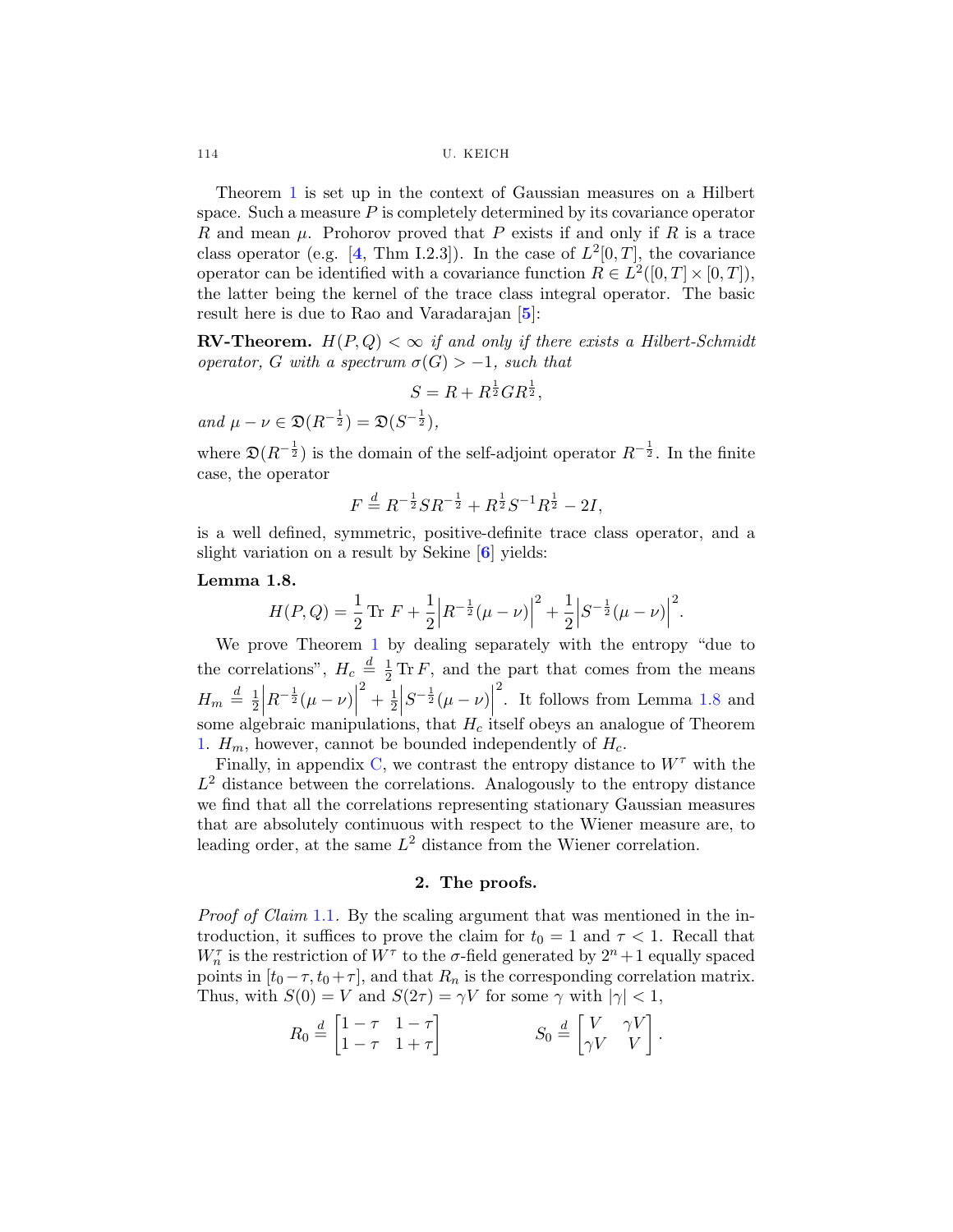<span id="page-6-0"></span>
$$
H_0 \stackrel{d}{=} H(W_0^{\tau}, Q_0^{\tau})
$$
  
=  $\frac{1}{2}$  Tr  $(R_0^{-1}S_0 + S_0^{-1}R_0 - 2I_2)$   
=  $\frac{1}{2}V \frac{1 - \gamma(1 - \tau)}{\tau(1 - \tau)} + \frac{1}{V} \frac{1 - \gamma(1 - \tau)}{1 - \gamma^2} - 2.$ 

Minimizing  $H_0$  with respect to V we find that  $V_{\text{min}} = \sqrt{2\tau(1-\tau)/(1-\gamma^2)}$ and therefore

$$
H_0 \ge \sqrt{2} \frac{1 - \gamma (1 - \tau)}{\sqrt{\tau (1 - \tau)(1 - \gamma^2)}} - 2.
$$

Minimizing the right hand side with respect to  $\gamma$ , we learn that  $\gamma_{min} = 1 - \tau$ , whence

$$
H_0 \ge \sqrt{2}\sqrt{\frac{2-\tau}{1-\tau}} - 2.
$$

The proof is completed by the obvious inequality  $H(W^{\tau}, Q^{\tau}) \geq H_0$ . Note that

$$
H_0 \ge \sqrt{2\sqrt{\frac{2-\tau}{1-\tau}}} - 2 \ge \frac{\tau}{2} + \frac{7}{16\tau^2},
$$

as can be verified directly.  $\Box$ 

Proof of Claim [1.2](#page-2-0). With  $T = T_n(\tau) = (t_{ij})_{0 \le i,j \le 2^n}$ ,

(4) 
$$
\sum_{i=1}^{2^n} t_{i0}^2 + t_{0i}^2 = \frac{2}{t_0 - \tau} \sum_{i=1}^{2^n} (S_i - S_{i-1})^2 \frac{1}{\delta} \longrightarrow \frac{2}{t_0 - \tau} \int_0^{2\tau} S'(t)^2 dt.
$$

Let

$$
\bar{S}(r) \stackrel{d}{=} S(r) - \left(1 - \frac{|r|}{2}\right).
$$

Then  $\bar{S}$  is an even function, with absolutely continuous derivative  $\bar{S}'$  on  $(-2\tau, 2\tau)$ , and  $\bar{S}'' \equiv S''$  on  $(0, 2\tau)$ . Let

$$
\bar{S}''(t,s) \stackrel{d}{=} \bar{S}''(t-s).
$$

Then  $\bar{S}''$  is a Töeplitz function of the square  $\Omega \stackrel{d}{=} [0, 2\tau] \times [0, 2\tau]$ , and

$$
\int_0^{2\tau} \int_0^{2\tau} \bar{S}''(t-s)^2 dt ds = \int_0^{2\tau} S''(t)^2 (2\tau - t) dt < \infty,
$$

whence  $\bar{S}^{\prime\prime} \in L^2(\Omega)$ .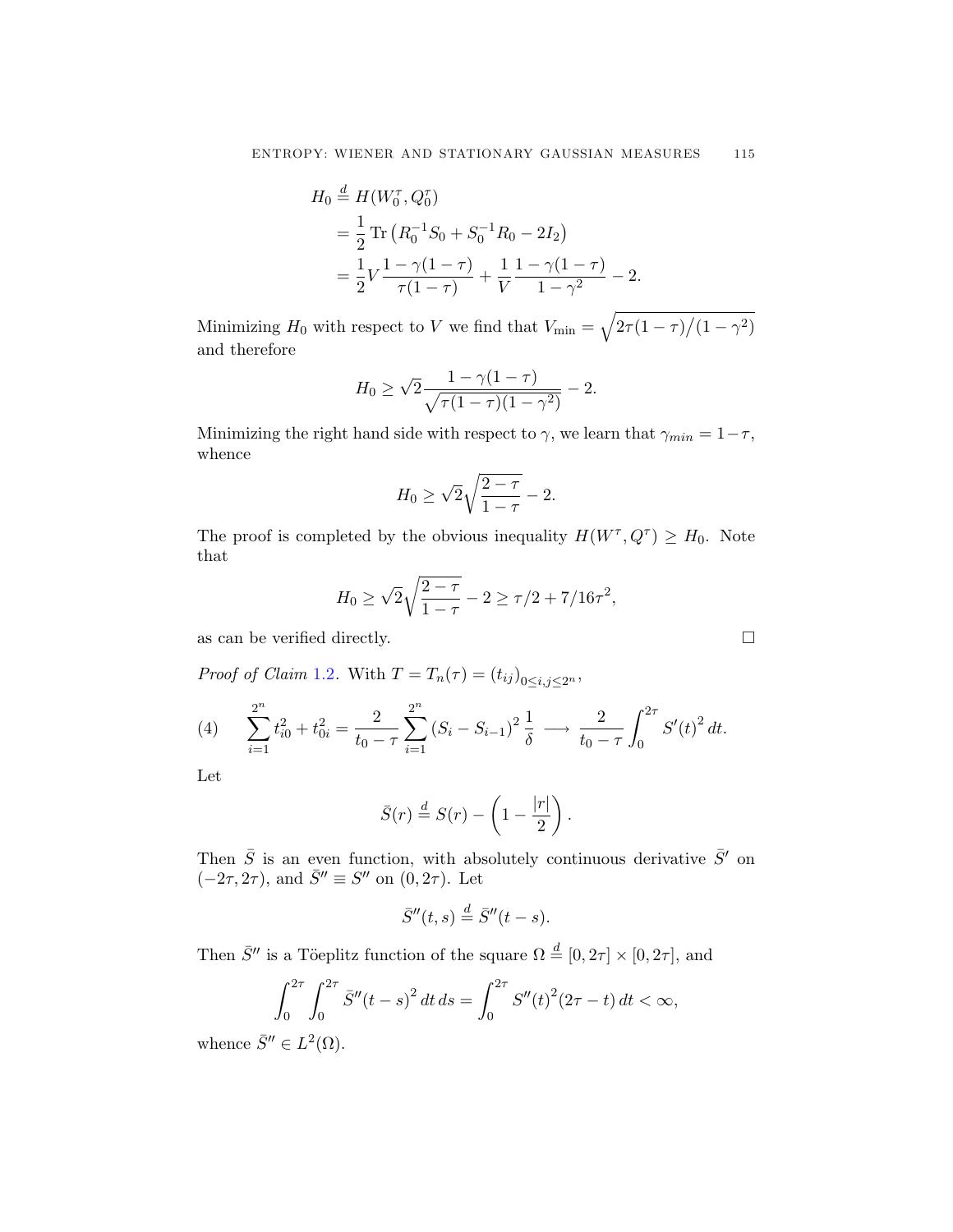Consider  $\Omega$  equipped with the  $\sigma$ -field  $\mathcal{F}_n$ , generated by the squares  $\{[(i-\sigma)^2]$  $1)\delta$ ,  $i\delta$ ) ×  $[(j-1)\delta, j\delta) : i, j = 1...2^n$  and with Lebesgue's measure. Let  $\psi_n \stackrel{d}{=} E[\bar{S}'' | \mathcal{F}_n],$  then

$$
\psi_n(x,y) = \frac{1}{\delta^2} \int_{(i-1)\delta}^{i\delta} \int_{(j-1)\delta}^{j\delta} \bar{S}''(t-s) dt ds \qquad (i-1)\delta \le x < i\delta
$$
  

$$
(j-1)\delta \le y < j\delta
$$

and since  $\bar{S}'' \in L^2(\Omega)$ , by the  $L^2$  martingale convergence theorem,  $\psi_n \to \bar{S}''$ a.e. and in  $L^2$ , in particular,  $\|\psi_n\| \longrightarrow \|\bar{S}^{\prime\prime}\|$ . Integrating, one finds that

$$
t_{ij} = \frac{1}{\delta} \int_{(i-1)\delta}^{i\delta} \int_{(j-1)\delta}^{j\delta} \bar{S}''(t-s) dt ds \qquad 1 \le i \ne j \le n
$$
  

$$
t_{ii} - 1 = \frac{1}{\delta} \int_{(i-1)\delta}^{i\delta} \int_{(i-1)\delta}^{i\delta} \bar{S}''(t-s) dt ds \qquad 1 \le i \le n.
$$

Thus,

$$
\lim_{n} \left[ \sum_{1 \le i \ne j \le n} t_{ij}^{2} + \sum_{i=1}^{2^{n}} (t_{ii} - 1)^{2} \right] = \lim_{n} ||\psi_{n}||^{2} = \int_{0}^{2\tau} S''(t)^{2} (2\tau - t) dt,
$$

which together with [\(4](#page-6-0)) and ([2](#page-2-0)) completes the proof.  $\Box$ 

 $\Box$ 

 $\Big\}$  $\bigg\}$  $\Big\}$  $\begin{array}{c} \end{array}$ 

Proof of Claim [1.3](#page-2-0).

$$
|H - \varphi| = \left| \frac{1}{2} \lim_{n} \sum_{i} \left[ \frac{(\lambda_i^n - 1)^2}{\lambda_i^n} - (\lambda_i^n - 1)^2 \right] \right|
$$
  

$$
\leq \frac{1}{2} \lim_{n} \sum_{i} \frac{(\lambda_i^n - 1)^2 |1 - \lambda_i^n|}{\lambda_i^n}
$$
  

$$
\leq \varphi \frac{1}{\underline{\lim_{n} \min_{i} \lambda_i^n} \overline{\lim_{n} \max_{i} |1 - \lambda_i^n|}.
$$

The proof is completed by noting that

$$
\overline{\lim_{n}} \max_{i} |1 - \lambda_i^n| \le \overline{\lim_{n}} \sqrt{\sum_{i} (\lambda_i^n - 1)^2} = \sqrt{2\varphi},
$$

and that

$$
\lim_{n} \min_{i} \lambda_i^n \ge 1 - \overline{\lim}_{n} \sqrt{\sum_{i} (\lambda_i^n - 1)^2} = 1 - \sqrt{2\varphi}.
$$

*Proof of Claim* [1.4](#page-3-0). ([i\)](#page-3-0) Suppose  $t_0 = 1$ , and assume that  $\lambda_0^n \geq \lambda_1^n \geq \cdots \geq$  $\lambda_{2^n}^n$ . With  $\langle,\rangle$  being the standard inner-product,

$$
\lambda_0^n \geq \langle T_n e_1, e_1 \rangle = \frac{V}{1-\tau} > V > 1.
$$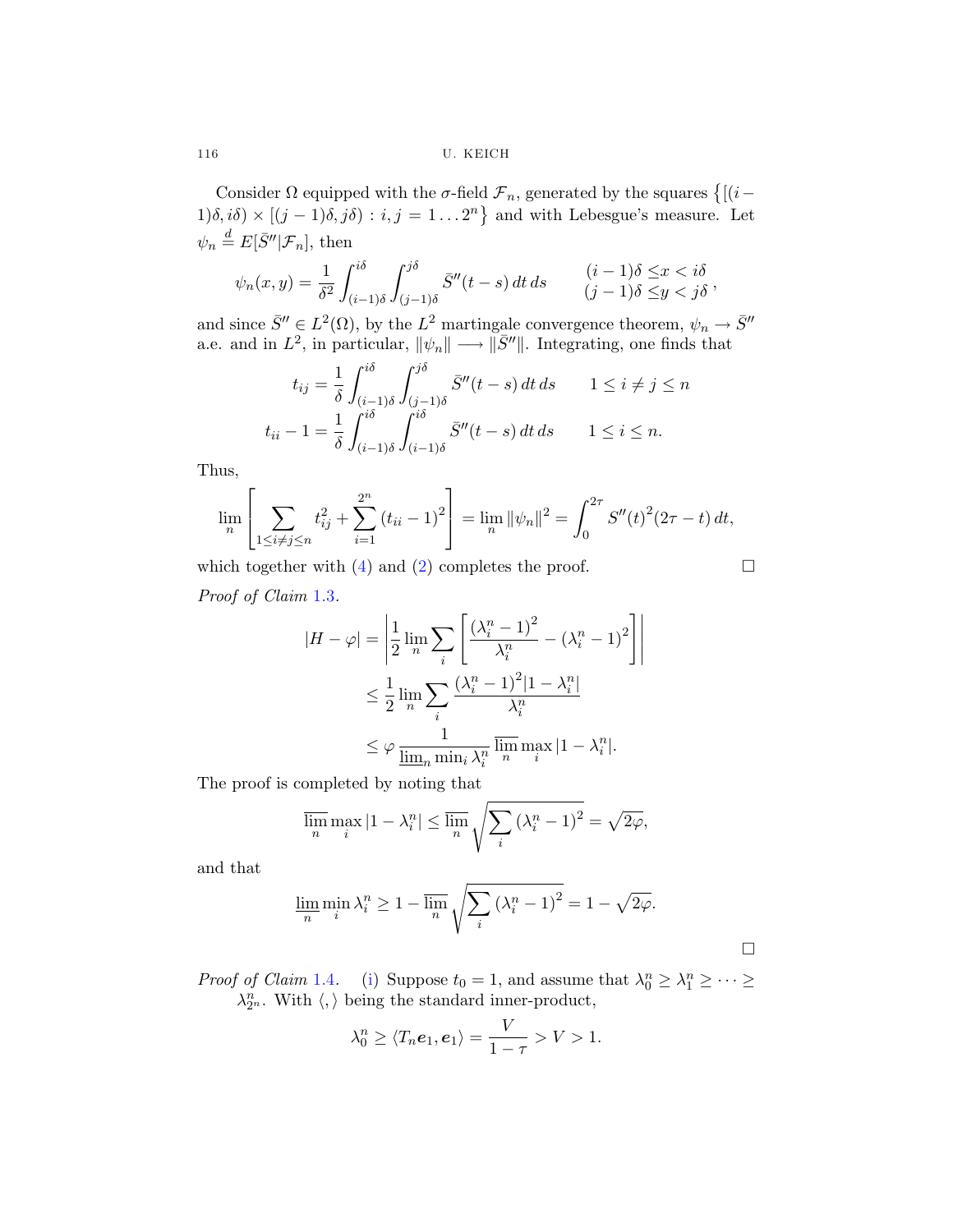It follows that

$$
H \ge \frac{1}{2} \frac{(\lambda_0^n - 1)^2}{\lambda_0^n} > \frac{1}{2} \frac{(V - 1)^2}{V},
$$

which proves ([i\)](#page-3-0) when  $t_0 = 1$ . The aforementioned scaling argument completes the proof.

([ii\)](#page-3-0) Without loss of generality assume that  $t_0 = 1$ , and let  $1+\delta \stackrel{d}{=} (1-\tau)^{-1}$ . If  $\tau$  (equivalently  $\delta$ ), is sufficiently small, then

$$
\lambda_{2^n}^n \le \langle T_n \mathbf{e}_1, \mathbf{e}_1 \rangle = V(1+\delta) < 1.
$$

Hence,

$$
H \ge \frac{\left[V(1+\delta) - 1\right]^2}{V(1+\delta)}.
$$

([iii\)](#page-3-0) Again, without loss of generality  $t_0 = 1$  and assume  $V > 1$ . Then, as we saw in the proof of (i),  $\lambda_0^n = \lambda_0^n(\tau) > V/(1 - \tau)$ , therefore

(5) 
$$
(\lambda_0^n - 1)^2 > \left(\frac{V}{1 - \tau} - 1\right)^2.
$$

Since by Claim [1.2](#page-2-0)

$$
\sum_{i} (\lambda_i^n(\tau) - 1)^2 = \left(\frac{S_0}{1 - \tau} - 1\right)^2
$$
  
+ 
$$
\int_0^{2\tau} S''(t)^2 (2\tau - t) dt + \frac{2}{1 - \tau} \int_0^{2\tau} S'(t)^2 dt
$$
  
= 
$$
\left(\frac{V}{1 - \tau} - 1\right)^2 + \tau + o(\tau),
$$

it follows that:

(a)

$$
\overline{\lim_{n}} \sum_{1}^{2^{n}} \left(\lambda_i^{n}(\tau) - 1\right)^{2} \leq \tau + o(\tau).
$$

Note that  $\lambda_0^n$  is not included in the summation above. (b)

$$
\overline{\lim}_{n} \left(\lambda_0^n - 1\right)^2 \le \left(\frac{V}{1-\tau} - 1\right)^2 + O(\tau).
$$

As in Claim [1.3,](#page-2-0) we can deduce from (a) that  $\overline{\lim}_n \sum_1^{2^n} (\lambda_i^n(\tau) - 1)^2 / \lambda_i^n$ <br>=  $O(\tau)$ . From (b) we learn that for some constant c,

$$
\frac{V}{1-\tau} \le \lim_{n} \lambda_0^n(\tau) \le \overline{\lim}_{n} \lambda_0^n(\tau) \le V + c\tau.
$$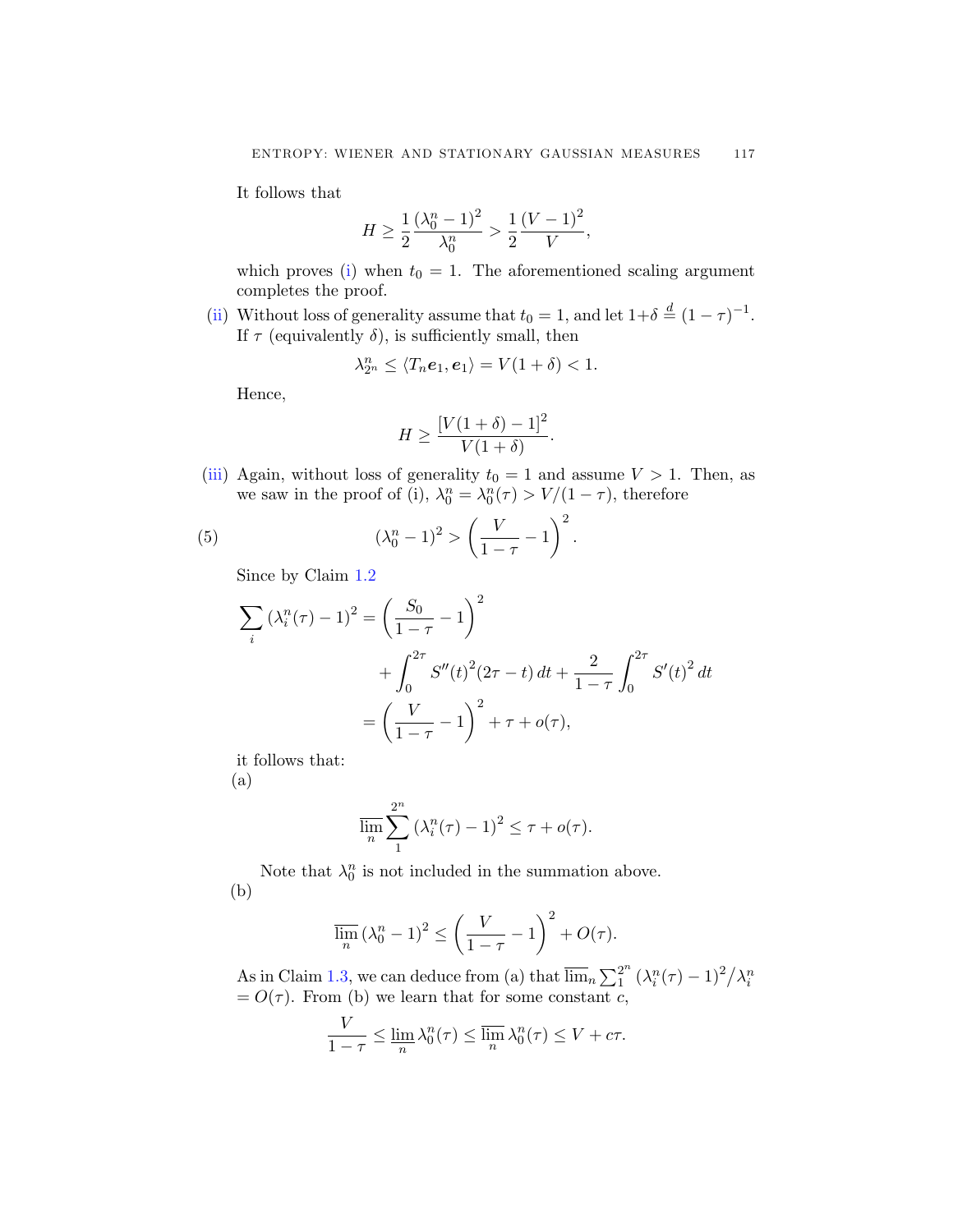Since 
$$
H = \lim_{n \to \infty} \sum_{0}^{2^n} (\lambda_i^n (\tau) - 1)^2 / 2 \lambda_i^n
$$
, it follows that  $H = (V - 1)^2 / 2V + o(1)$  as  $\tau \to 0$ . The case  $V < 1$  is proved similarly.

*Proof of Claim* [1.5](#page-3-0). Let  $\mu \in \mathbb{R}^{2^{n}+1}$  be the vector with constant entries  $\mu$ . Then, with  $E^P$  denoting expectation with respect to the P measure and  $x \in \mathbb{R}^{2^n+1}$ :

$$
H(W_n^{\tau}, \tilde{Q}_n^{\tau}) = -\frac{1}{2} E^{W_n^{\tau}} \left[ \langle R_n^{-1} x, x \rangle - \langle S_n^{-1} (x - \mu), x - \mu \rangle \right] + \frac{1}{2} E^{\tilde{Q}_n^{\tau}} \left[ \langle R_n^{-1} x, x \rangle - \langle S_n^{-1} (x - \mu), x - \mu \rangle \right] = H(W_n^{\tau}, Q_n^{\tau}) + \frac{1}{2} \langle S_n^{-1} \mu, \mu \rangle + \frac{1}{2} \langle R_n^{-1} \mu, \mu \rangle.
$$

It happens that with  $e_1 = (1, 0, \ldots, 0) \in \mathbb{R}^{2^n+1}$ ,  $\mu Ke_1 = \sqrt{t_0 - \tau} \mu$  and therefore

$$
\langle R_n^{-1}\boldsymbol{\mu}, \boldsymbol{\mu} \rangle = \frac{\mu^2}{t_0 - \tau} \langle R_n^{-1} K \boldsymbol{e}_1, K \boldsymbol{e}_1 \rangle = \frac{\mu^2}{t_0 - \tau}.
$$

Hence,  $H(W_{t_0,\tau}, \tilde{Q}_{t_0,\tau}) > H(W_{t_0,\tau}, Q_{t_0,\tau}) + \frac{1}{2}\mu^2/(t_0-\tau)$ . Note that  $\langle R_n^{-1}\mu, \mu \rangle$  $= \mu^2/t_0 + o(1)$  as  $\tau \to 0$ , and since  $S(0) = t_0$  implies that  $\overline{\lim}_n \max_i |\lambda_i^n(\tau) 1| = o(1)$ , it follows that  $\overline{\lim}_n \max_i |\lambda_i^n - 1|^{-1} = o(1)$  and therefore,

$$
\overline{\lim}_{n} \langle S_n^{-1} \mu, \mu \rangle = \overline{\lim}_{n} \frac{\mu^2}{t_0 - \tau} \langle T_n^{-1} e_1, e_1 \rangle = \mu^2 / t_0 + o(1).
$$

*Proof of Claim* [1.6](#page-4-0). Let  $\tilde{K} = \tilde{K}_n$  denote the Cholesky factorization of  $\tilde{S}_n$ , i.e.,  $\tilde{K}$  is a lower triangular matrix with  $\tilde{S} = \tilde{K}\tilde{K}^*$ , and let  $T_n = \tilde{K}^{-1}S_n\tilde{K}^{-*}$ . As in ([1](#page-2-0)) we can explicitly compute  $T_n$ :

 $(6)$   $T_n =$ 

$$
\begin{pmatrix}\nS_0 & yS_1 - xS_0 & yS_2 - xS_1 & yS_3 - xS_2 & \dots & yS_n - xS_{n-1} \\
* & bS_0 - 2aS_1 & bS_1 - a(S_0 + S_2) & bS_2 - a(S_1 + S_3) & \dots & bS_{n-1} - a(S_{n-2} + S_n) \\
* & * & bS_0 - 2aS_1 & bS_1 - a(S_0 + S_2) & \dots & bS_{n-2} - a(S_{n-3} + S_{n-1}) \\
* & * & * & bS_0 - 2aS_1 & \dots & \vdots \\
* & * & * & * & bS_0 - 2aS_1\n\end{pmatrix},
$$
\n
$$
\begin{pmatrix}\nS_0 & yS_1 - xS_0 & \dots & yS_n - xS_{n-1} \\
* & * & * & S_0 - 2aS_1 \\
\vdots & \vdots & \vdots \\
* & * & * & bS_0 - 2aS_1\n\end{pmatrix},
$$

where  $S_k = S(k\delta)$  and

$$
a = \frac{e^{-\delta/2}}{1 - e^{-\delta}}, \qquad b = \frac{1 + e^{-\delta}}{1 - e^{-\delta}}, \qquad c = \frac{1}{1 - e^{-\delta}},
$$
  

$$
x = \frac{e^{-\delta/2}}{\sqrt{1 - e^{-\delta}}}, \qquad y = \frac{1}{\sqrt{1 - e^{-\delta}}}.
$$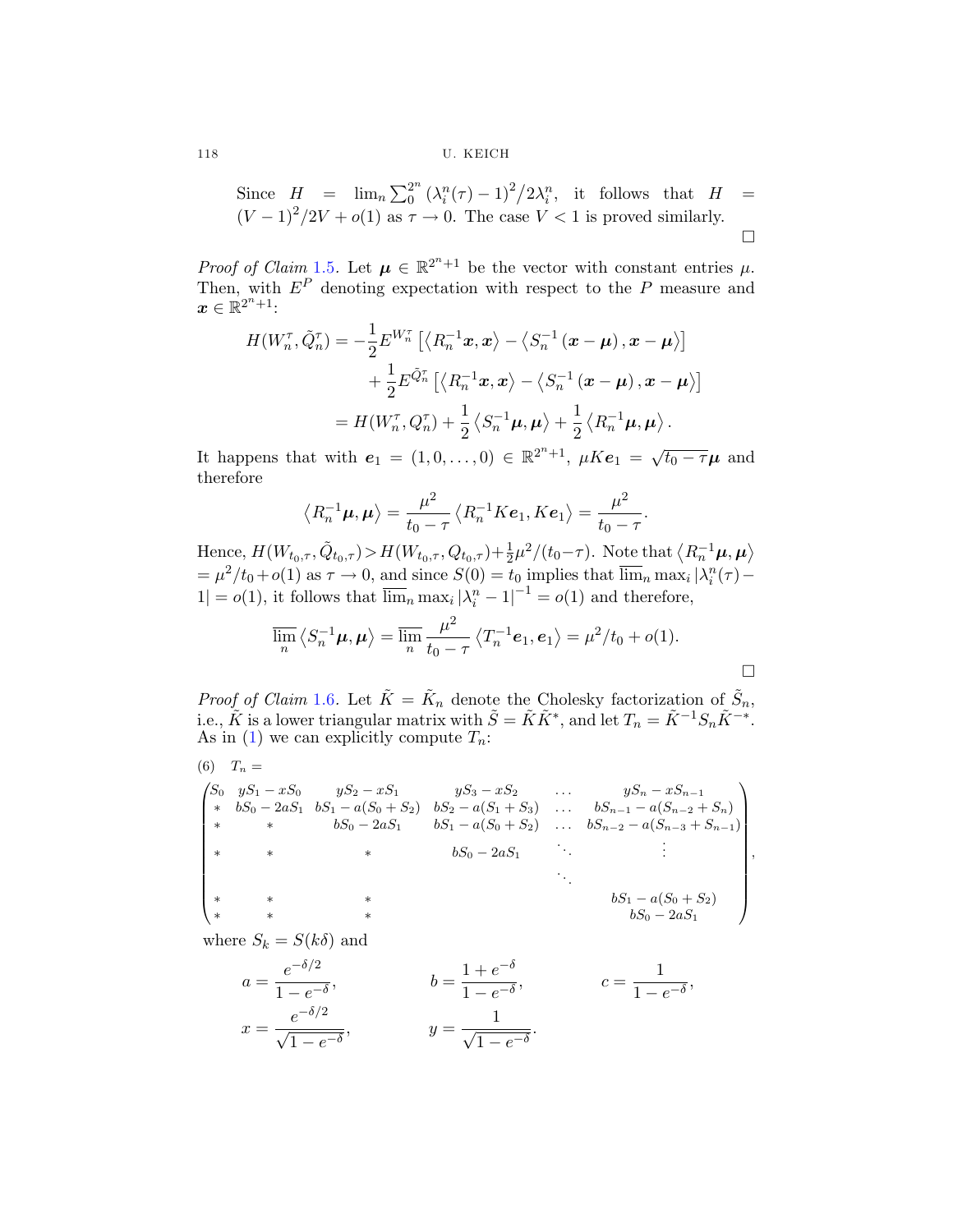The following estimates are based on

$$
a = \frac{1}{\delta} - \frac{1}{24}\delta + O(\delta^3), \qquad b = \frac{2}{\delta} + \frac{1}{6}\delta + O(\delta^3),
$$
  

$$
x = \frac{1}{\sqrt{\delta}} - \frac{1}{4}\sqrt{\delta} + O(\delta^{3/2}), \qquad y = \frac{1}{\sqrt{\delta}} + \frac{1}{4}\sqrt{\delta} + O(\delta^{3/2}).
$$

$$
\sum_{k=1}^{2^n} t_{0k}^2 = \sum_{k=1}^{2^n} (yS_k - xS_{k-1})^2
$$
  
= 
$$
\sum \left[ \frac{1}{\sqrt{\delta}} (S_k - S_{k-1}) + \frac{\sqrt{\delta}}{4} (S_k + S_{k-1}) + O(\delta^{3/2}) \right]^2
$$
  
= 
$$
\sum \left[ \frac{1}{\sqrt{\delta}} (S_k - S_{k-1}) \right]^2 + \frac{1}{2} \sum (S_k^2 - S_{k-1}^2) + \frac{1}{16} \sum \delta (S_k + S_{k-1})^2
$$
  
+ 
$$
\sum O(\delta)(S_k - S_{k-1}) + \sum O(\delta^2)(S_k + S_{k-1}) + \sum O(\delta^3).
$$

We have six terms on the right hand side. The last three are all  $o(1)$  as  $n \to \infty$ , while the first three converge to the corresponding three terms in ([3](#page-4-0)) (to be precise, one half of each term is obtained this way). What remains is

$$
\sum_{1 \le i \ne j \le 2^n} t_{ij}^2 + \sum_{i=0}^{2^n} (t_{ii} - 1)^2.
$$

Note that, with  $\bar{S}=S-(1-|r|/2),$  and  $i\geq 1,$ 

$$
t_{ii} - 1 = bS_0 - 2aS_1 - 1
$$
  
=  $\left[\frac{2}{\delta}S_0 - \frac{2}{\delta}S_1 - 1\right] + \left[\frac{\delta}{6}S_0 + \frac{\delta}{12}S_1\right] + O(\delta^3)$   
=  $-\frac{1}{\delta} \int_{(i-1)\delta}^{i\delta} \int_{(i-1)\delta}^{i\delta} \bar{S}''(t - s) dt ds$   
+  $\left[\frac{1}{6}S_0 + \frac{1}{24}(S_{-1} + S_1)\right] \delta + O(\delta^3).$ 

Similarly, for  $1 \leq i \neq j \leq 2^n$ ,

$$
t_{ij} = bS_{i-j} - a(S_{i-j-1} + S_{i-j+1})
$$
  
=  $-\frac{1}{\delta} \int_{(i-1)\delta}^{i\delta} \int_{(j-1)\delta}^{j\delta} \bar{S}''(t-s) dt ds$   
+  $\left[\frac{1}{6}S_{i-j} + \frac{1}{24}(S_{i-j-1} + S_{i-j+1})\right] \delta + O(\delta^3).$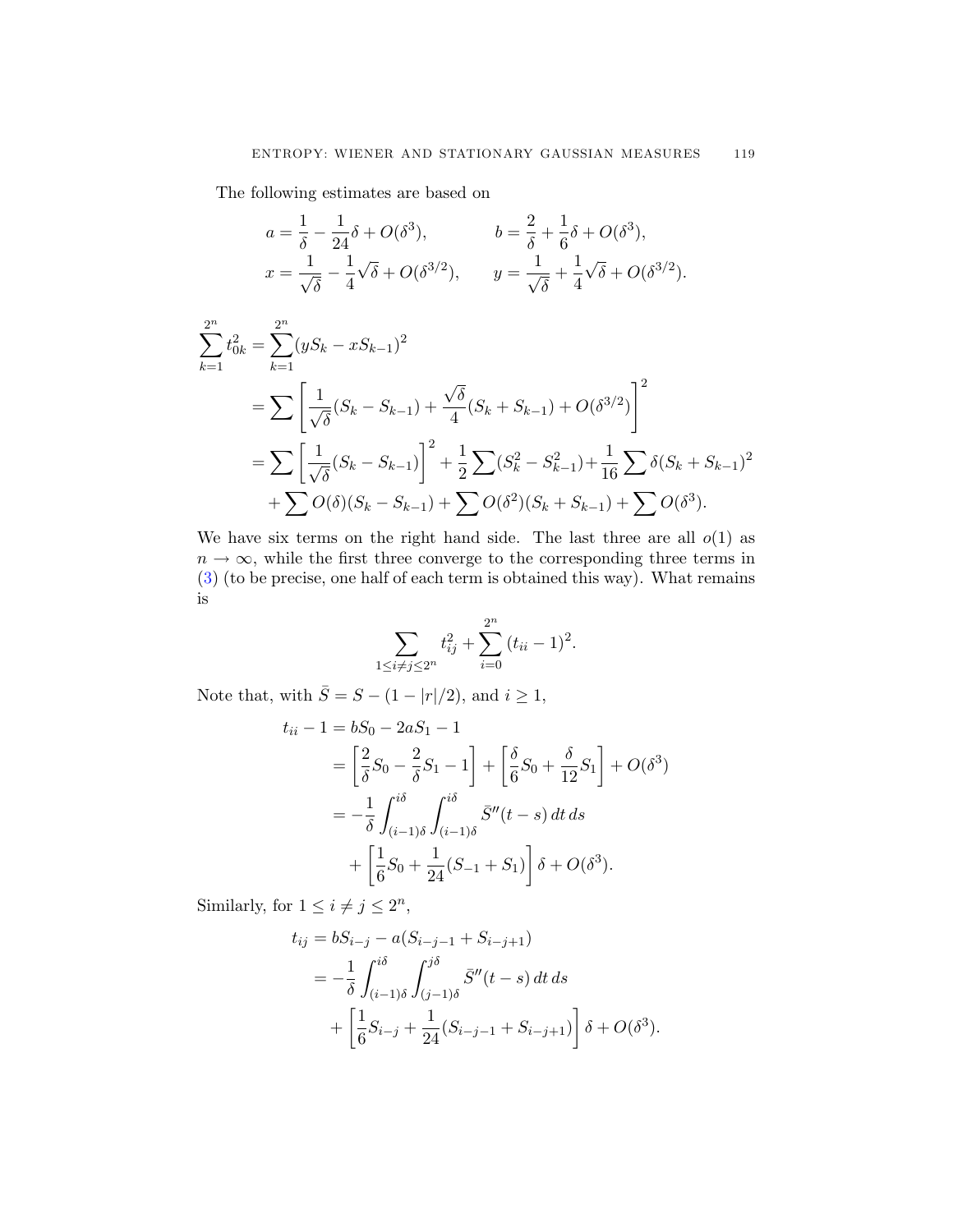Hence, with  $\psi_n = E[\bar{S}''|\mathcal{F}_n]$  as in the proof of Claim [1.2,](#page-2-0)

$$
\sum_{1 \le i \ne j \le n} t_{ij}^2 + \sum_{i=0}^{2^n} (t_{ii} - 1)^2
$$
\n
$$
= ||\psi_n||^2 + \sum_{i,j} \left[ \frac{1}{6} S_{i-j} + \frac{1}{24} (S_{i-j-1} + S_{i-j+1}) \right]^2 \delta^2
$$
\n
$$
- 2 \sum_{i,j} \left[ \frac{1}{6} S_{i-j} + \frac{1}{24} (S_{i-j-1} + S_{i-j+1}) \right] \int_{(i-1)\delta}^{i\delta} \int_{(j-1)\delta}^{j\delta} \bar{S}''(t-s) dt ds
$$
\n
$$
+ o(1).
$$

Recall that  $\|\psi_n\| \longrightarrow \|\bar{S}^{\prime\prime}\|$  and let  $n \to \infty$  to obtain the last three terms in  $(3)$  $(3)$  $(3)$ .

*Proof of Lemma* [1.8](#page-5-0). Let  $P \sim (R, \mu)$ , i.e. P is the Gaussian measure on  $H = L^2[0, T]$  which is determined by the correlation  $R(t, s)$  and mean  $\mu_t$  $(t, s \in [0, T])$ , and let  $Q \sim (S, \nu)$  be absolutely continuous with respect to P. Note that neither is assumed to be stationary. The proof is essentially a translation of a result by Sekine [**[6](#page-19-0)**] which is set in the context of an abstract Wiener space [[4](#page-19-0), Sec I.4]. Let  $\mathfrak{D} \stackrel{d}{=} \mathfrak{D}(R^{-\frac{1}{2}})$ . If we equip  $\mathfrak D$  with the inner-product

$$
(x,y)_R \stackrel{d}{=} (R^{-\frac{1}{2}}x, R^{-\frac{1}{2}}y),
$$

then the resulting space,  $\mathfrak{D}_R$ , is a Hilbert space and  $R^{\frac{1}{2}}$  is a unitary map from H onto  $\mathfrak{D}_R$ . With i being the natural inclusion of  $\mathfrak{D}_R$  in H, the triplet  $(i, \mathfrak{D}_R, H)$  is an abstract Wiener space.

Since  $P \sim Q$ , by the RV-theorem there exists a Hilbert-Schmidt operator G on H with  $\sigma(G) > -1$  such that

$$
A \stackrel{d}{=} RS^{-1} = R^{\frac{1}{2}}(I+G)^{-1}R^{-\frac{1}{2}},
$$

is a well defined linear operator on  $\mathfrak{D}$ . Moreover, one can show that A is a bounded, symmetric, positive-definite operator on  $\mathfrak{D}_R$ , and  $A - I$  is a Hilbert-Schmidt operator on  $\mathfrak{D}_R$ : The Hilbert-Schmidt norm of  $A-I$  is the same as that of  $(I+G)^{-1} - I$  (a Hilbert-Schmidt operator on H). Note that for  $x, y \in \mathfrak{D}$ ,

$$
(x, y)_S = (Ax, y)_R.
$$

Indeed, one can define A in this manner in the more general setting of an abstract Wiener space where the RV-theorem does not apply [**[8](#page-19-0)**, Thm 10.1].

Sekine shows that, with  $\alpha_i$  being the eigenvalues of A,

$$
H(P|Q) = \frac{1}{2} \left| A^{-\frac{1}{2}} (\mu - \nu) \right|_{R}^{2} - \frac{1}{2} \log \prod \alpha_{i}^{-1} e^{(\alpha_{i}^{-1} - 1)}.
$$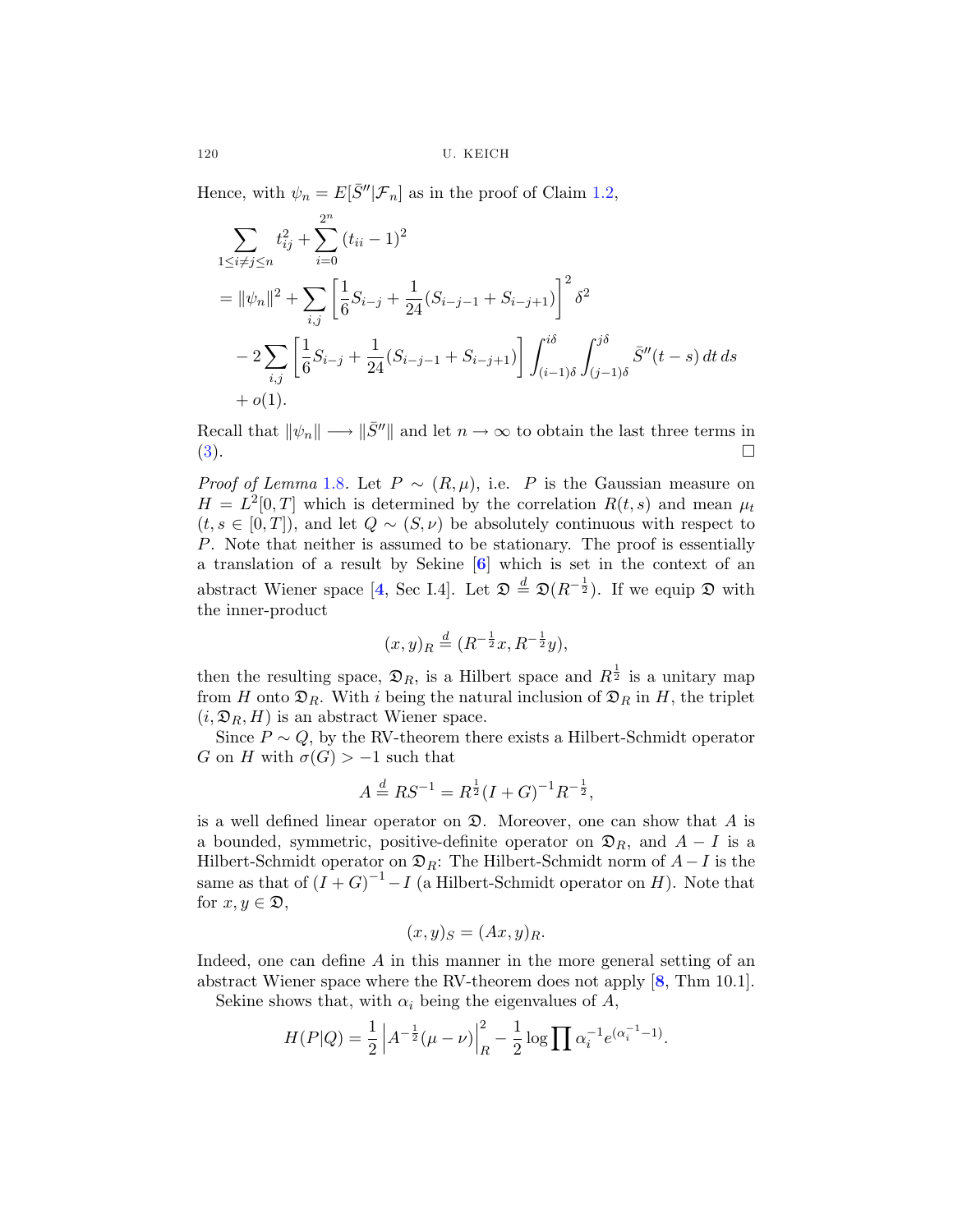Since  $SR^{-1}$  and  $RS^{-1}$ , as operators on  $\mathfrak{D}_S$ , respectively  $\mathfrak{D}_R$ , have reciprocal eigenvalues, it follows that

$$
H(P,Q) = \frac{1}{2}\sum (\alpha_i + \alpha_i^{-1} - 2) + \frac{1}{2}\left|S^{-\frac{1}{2}}(\mu - \nu)\right|^2 + \frac{1}{2}\left|R^{-\frac{1}{2}}(\mu - \nu)\right|^2.
$$

Finally, since  $RS^{-1}|_{\mathfrak{D}_R}$  and  $R^{\frac{1}{2}}S^{-1}R^{\frac{1}{2}}|_H$  have the same eigenvalues, our lemma is proved.

*Proof of Theorem* [1](#page-4-0). For Gaussian measures  $P \sim (R, \mu)$  and  $Q \sim (S, \nu)$ , we define

$$
H_c(P,Q) \stackrel{d}{=} \frac{1}{2} \text{Tr} \left( R^{-\frac{1}{2}} S R^{-\frac{1}{2}} + R^{\frac{1}{2}} S^{-1} R^{\frac{1}{2}} - 2I \right).
$$

Note that  $H_c$  is the distance "due to the correlations", i.e.,  $H_c(P,Q)$  =  $H(P', Q')$  where  $P' \sim (R, 0)$  and  $Q' \sim (S, 0)$ . We also define

$$
H_m(P,Q) \stackrel{d}{=} \frac{1}{2} \left| S^{-\frac{1}{2}}(\mu - \nu) \right|^2 + \frac{1}{2} \left| R^{-\frac{1}{2}}(\mu - \nu) \right|^2,
$$

so that

$$
H(P,Q) = H_c(P,Q) + H_m(P,Q).
$$

Let  $P \sim (R, \mu), Q_1 \sim (S_1, \nu_1)$  and  $Q_2 \sim (S_2, \nu_2)$  be three Gaussian measures on  $L^2[0, T]$ .

### **Lemma 2.1.**

$$
H_c(Q_1, Q_2) \le 2H_c(Q_1, P) + 2H_c(P, Q_2) + 2H_c(Q_1, P)H_c(P, Q_2).
$$

*Proof.* Let  $A_1$  and  $A_2$  be boundedly invertible operators on  $L^2$ . Then

$$
(A_1A_2 + (A_2A_1)^{-1} - 2I) + (A_1A_2^{-1} + A_1^{-1}A_2 - 2I)
$$
  
=  $(A_1 + A_1^{-1} - 2I)(A_2 + A_2^{-1} - 2I)$   
+  $2(A_1 + A_1^{-1} - 2I) + 2(A_2 + A_2^{-1} - 2I).$ 

Assume now that for  $i = 1, 2, A_i = I + G_i$  where  $G_i$  are Hilbert-Schmidt operators with spectra  $\sigma(G_i) > -1$ . It is not hard to see that there exist Hilbert-Schmidt operators  $\tilde{G}_i$  such that  $A_i^{-1} = I + \tilde{G}_i$  (and  $\sigma(\tilde{G}_i) > -1$ ). In this case,

$$
A_1A_2 + (A_2A_1)^{-1} - 2I = G_1 + G_2 + G_1G_2 + \tilde{G}_1 + \tilde{G}_2 + \tilde{G}_1\tilde{G}_2.
$$

Since  $G_i + \tilde{G}_i = A_i + A_i^{-1} - 2I$  are trace class, and the product of two Hilbert-Schmidt operators is trace class too, we find that  $A_1A_2 + (A_2A_1)^{-1} - 2I$  is a trace class operator and that

$$
\operatorname{Tr}\left(A_1A_2 + (A_2A_1)^{-1} - 2I\right) = \operatorname{Tr}\left(A_1A_2 + (A_1A_2)^{-1} - 2I\right).
$$

Similarly,  $A_1A_2^{-1} + A_1^{-1}A_2 - 2I$  is trace class and hence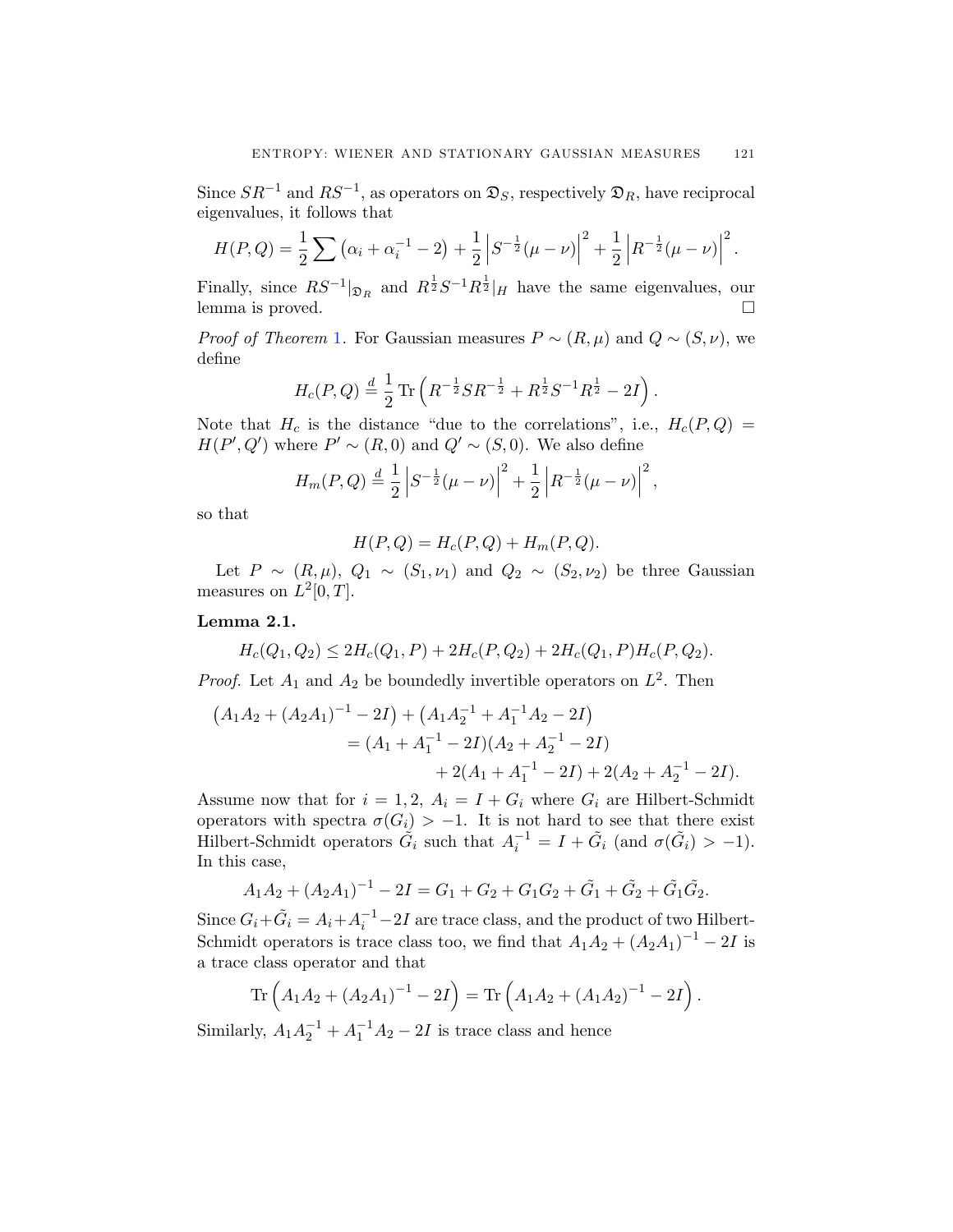$$
\begin{split} \operatorname{Tr}\left(A_{1}A_{2}+(A_{1}A_{2})^{-1}-2I\right)+\operatorname{Tr}\left(A_{1}A_{2}^{-1}+A_{2}A_{1}^{-1}-2I\right) \\ =2\operatorname{Tr}\left(A_{1}+A_{1}^{-1}-2I\right)+2\operatorname{Tr}\left(A_{2}+A_{2}^{-1}-2I\right) \\ &+\operatorname{Tr}\left(A_{1}+A_{1}^{-1}-2I\right)\left(A_{2}+A_{2}^{-1}-2I\right). \end{split}
$$

Note that

$$
\operatorname{Tr}\left(A_1A_2 + (A_1A_2)^{-1} - 2I\right) = \operatorname{Tr}\left(A_2^{\frac{1}{2}}A_1A_2^{\frac{1}{2}} + A_2^{-\frac{1}{2}}A_1^{-1}A_2^{-\frac{1}{2}} - 2I\right) \ge 0,
$$

and that for the positive-definite trace class operators  $F_i = A_i + A_i^{-1} - 2$ , (with  $\{x_j\}$  the orthonormal basis of eigenvectors of  $F_2$ ),

$$
\text{Tr}\,F_1F_2 = \sum_j \langle F_1F_2x_j, x_j \rangle \le \sum_j \|F_2\| \langle F_1x_j, x_j \rangle \le (\text{Tr}\,F_1)(\text{Tr}\,F_2),
$$

so that

(7) Tr 
$$
(A_1 A_2^{-1} + A_2 A_1^{-1} - 2I)
$$
  
\n $\leq 2 \operatorname{Tr} (A_1 + A_1^{-1} - 2I) + 2 \operatorname{Tr} (A_2 + A_2^{-1} - 2I)$   
\n $+ \operatorname{Tr} (A_1 + A_1^{-1} - 2I) \operatorname{Tr} (A_2 + A_2^{-1} - 2I).$ 

We can assume that  $H_c(Q_1, P) < \infty$ , and  $H_c(P, Q_2) < \infty$ . In this case  $A_i \stackrel{d}{=} R^{-\frac{1}{2}} S_i R^{-\frac{1}{2}}$  satisfy the conditions imposed above and it can be verified that  $R^{-\frac{1}{2}}S_1^{\frac{1}{2}}$  and  $S_1^{-\frac{1}{2}}R^{\frac{1}{2}}$  are well defined and bounded, so

$$
H_c(Q_1, Q_2)
$$
  
=  $\frac{1}{2}$  Tr  $[S_1^{-\frac{1}{2}} S_2 S_1^{-\frac{1}{2}} + S_1^{\frac{1}{2}} S_2^{-1} S_1^{\frac{1}{2}} - 2I]$   
=  $\frac{1}{2}$  Tr  $[R^{-\frac{1}{2}} S_1^{\frac{1}{2}} (S_1^{-\frac{1}{2}} S_2 S_1^{-\frac{1}{2}} + S_1^{\frac{1}{2}} S_2^{-1} S_1^{\frac{1}{2}} - 2I) S_1^{-\frac{1}{2}} R^{\frac{1}{2}}]$   
=  $\frac{1}{2}$  Tr  $[(R^{-\frac{1}{2}} S_2 R^{-\frac{1}{2}})(R^{\frac{1}{2}} S_1^{-1} R^{\frac{1}{2}}) + (R^{-\frac{1}{2}} S_1 R^{-\frac{1}{2}})(R^{\frac{1}{2}} S_2^{-1} R^{\frac{1}{2}}) - 2I]$   
=  $\frac{1}{2}$  Tr  $[A_1 A_2^{-1} + A_2 A_1^{-1} - 2I]$   
 $\leq 2H_c(Q_1, P) + 2H_c(P, Q_2) + 2H_c(Q_1, P)H_c(P, Q_2).$ 

The last inequality is due to  $(7)$  and Lemma [1.8.](#page-5-0)

**Lemma 2.2.** If  $H(Q_1, P) < \infty$  and  $H(P, Q_2) < \infty$ , then

$$
H_m(Q_1, Q_2) \le 4H_m(Q_1, P) + 4H_m(P, Q_2)
$$
  
+  $4H_m(Q_1, P)H_c(P, Q_2) + 4H_c(Q_1, P)H_m(P, Q_2).$ 

*Proof.* We can assume without loss of generality that  $\mu \equiv 0$ , thus  $\nu_1, \nu_2 \in$  $\mathfrak{D}(R^{-\frac{1}{2}}) = \mathfrak{D}(S_1^{-\frac{1}{2}}) = \mathfrak{D}(S_2^{-\frac{1}{2}})$ . The next claim is the heart of the proof.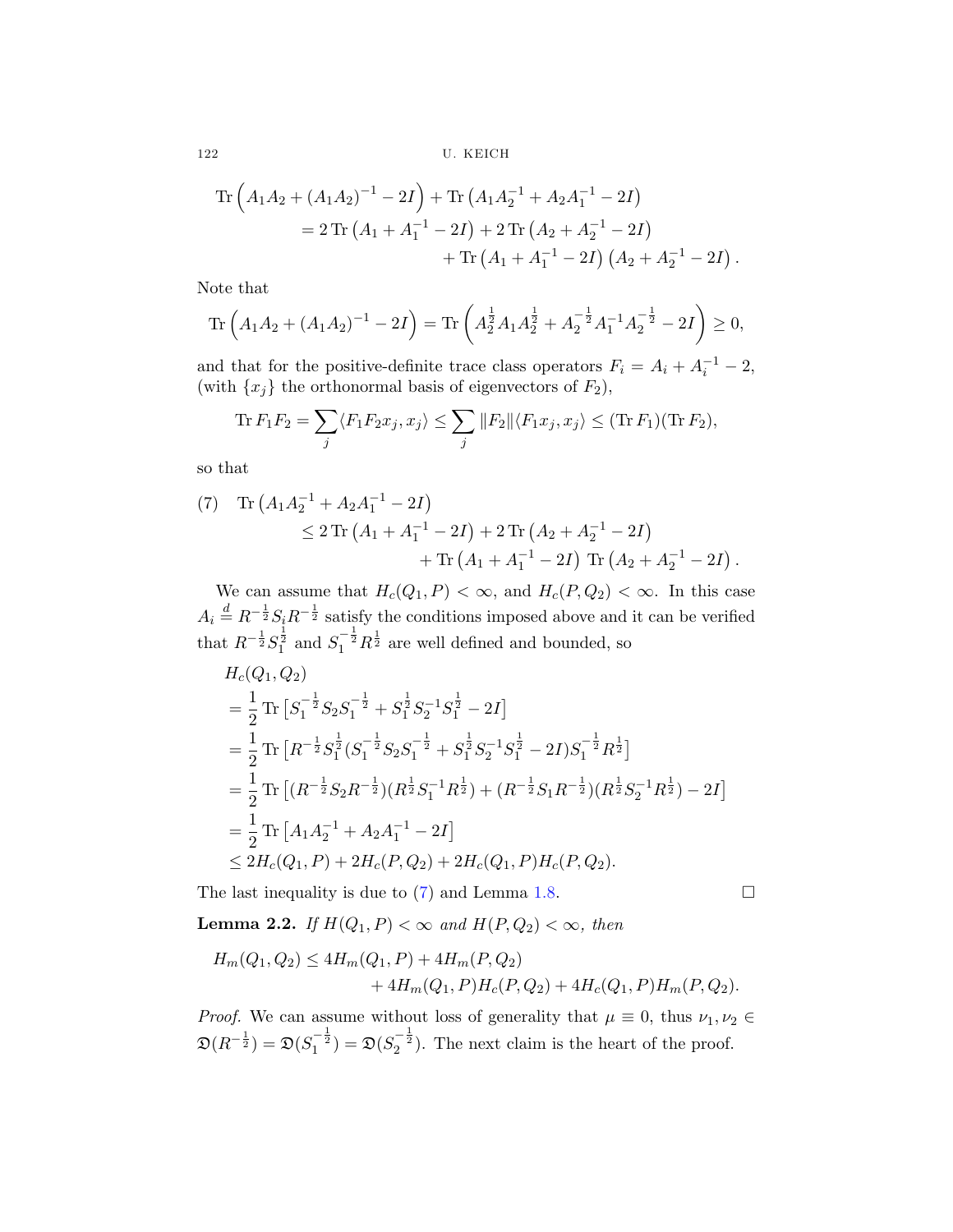**Claim 2.3.**

$$
\left| S_1^{-\frac{1}{2}} \nu_2 \right|^2 \leq 2 \left| R^{-\frac{1}{2}} \nu_2 \right|^2 + 2H_c(Q_1, P) \left| R^{-\frac{1}{2}} \nu_2 \right|^2.
$$

*Proof.* Since  $H_c(Q_1, P) < \infty$ ,  $T = R^{-\frac{1}{2}} S_1 R^{-\frac{1}{2}}$  is a symmetric, positivedefinite and bounded operator with a bounded inverse  $T^{-1} = R^{\frac{1}{2}} S_1^{-1} R^{\frac{1}{2}}$ (e.g. [[4](#page-19-0), thm I.3.2]). Note that for  $x \ge 0$ ,

$$
\frac{1}{x} \le \left(\frac{1}{x} + x - 2\right) + 2,
$$

so for the symmetric, positive-definite operator  $T$  we have

$$
T^{-1} \le (T^{-1} + T - 2I) + 2I = F + 2I.
$$

It follows that

$$
\left| S_1^{-\frac{1}{2}} \nu_2 \right|^2 = \langle T^{-1} R^{-\frac{1}{2}} \nu_2, R^{-\frac{1}{2}} \nu_2 \rangle \le \langle FR^{-\frac{1}{2}} \nu_2, R^{-\frac{1}{2}} \nu_2 \rangle + 2 \left| R^{-\frac{1}{2}} \nu_2 \right|^2.
$$

We finish by noting that for any symmetric, positive-definite  $F$  and a vector x,

$$
\langle Fx, x \rangle \le \text{Tr}\, F|x|^2.
$$

 $\Box$ 

Using the last claim we prove the lemma:

$$
H_m(Q_1, Q_2) = \frac{1}{2} \left| S_1^{-\frac{1}{2}} (\nu_1 - \nu_2) \right|^2 + \frac{1}{2} \left| S_2^{-\frac{1}{2}} (\nu_1 - \nu_2) \right|^2
$$
  
\n
$$
\leq \left| S_1^{-\frac{1}{2}} \nu_1 \right|^2 + \left| S_1^{-\frac{1}{2}} \nu_2 \right|^2 + \left| S_2^{-\frac{1}{2}} \nu_1 \right|^2 + \left| S_2^{-\frac{1}{2}} \nu_2 \right|^2
$$
  
\n
$$
\leq \left| S_1^{-\frac{1}{2}} \nu_1 \right|^2 + 2 \left| R^{-\frac{1}{2}} \nu_2 \right|^2 + 2H_c(Q_1, P) \left| R^{-\frac{1}{2}} \nu_2 \right|^2
$$
  
\n
$$
+ \left| S_2^{-\frac{1}{2}} \nu_2 \right|^2 + 2 \left| R^{-\frac{1}{2}} \nu_1 \right|^2 + 2H_c(P, Q_2) \left| R^{-\frac{1}{2}} \nu_1 \right|^2
$$
  
\n
$$
\leq 4H_m(Q_1, P) + 4H_m(P, Q_2)
$$
  
\n
$$
+ 4H_m(Q_1, P)H_c(P, Q_2) + 4H_c(Q_1, P)H_m(P, Q_2).
$$

Theorem [1](#page-4-0) is now a trivial consequence of the last couple of lemmas.  $\Box$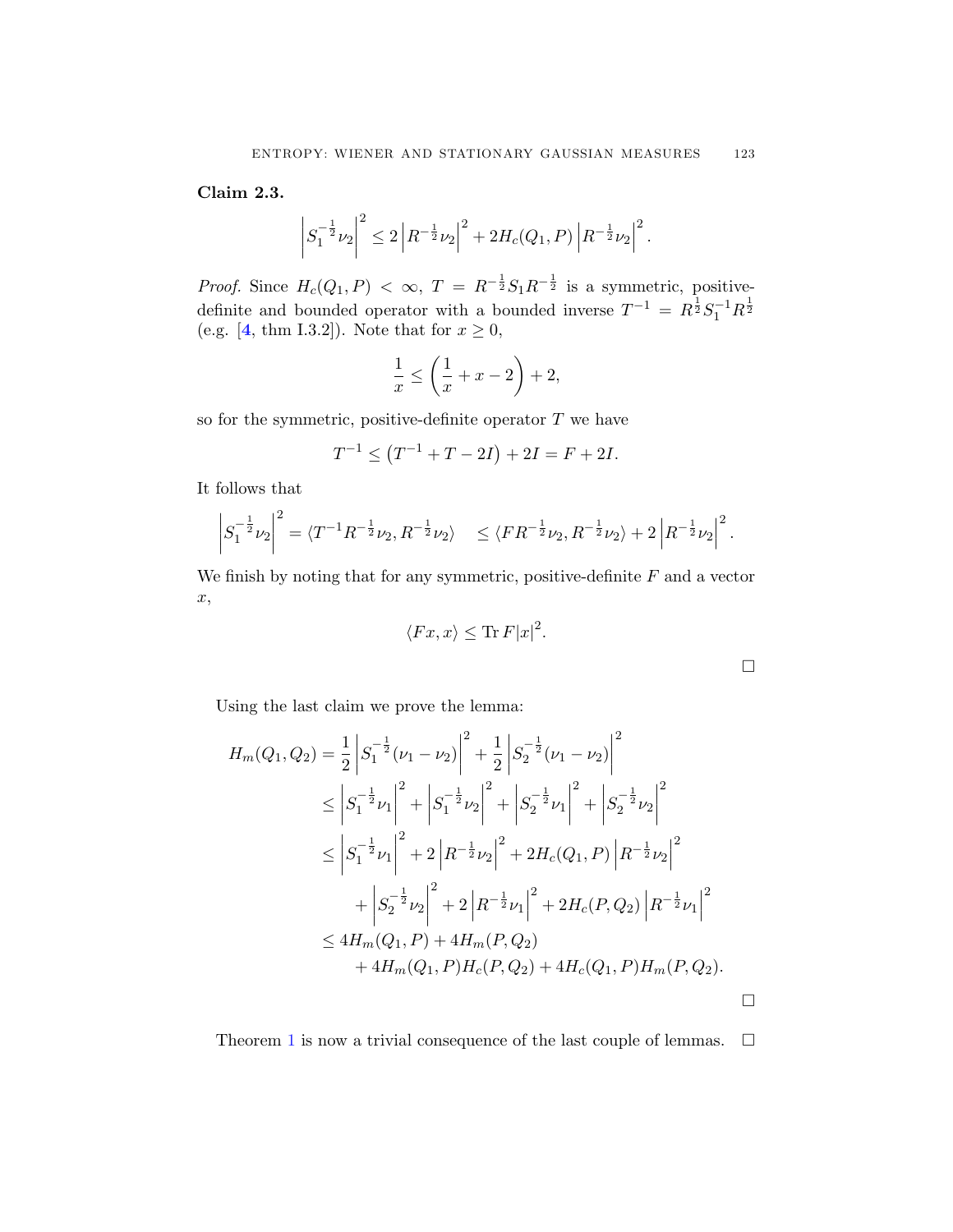## **Appendix A. Concrete Examples.**

# <span id="page-15-0"></span>**A.1. Triangle correlation.**

$$
S(t,s) = 1 - \frac{|t-s|}{2} \quad \text{with} \quad t, s \in [1 - \tau, 1 + \tau] \quad \text{and} \quad |t - s| < 4.
$$

In this case, the Radon-Nikodym derivatives can be found explicitly. One way is by computing

$$
R^{-1} = \begin{bmatrix} \frac{1}{\delta} + \frac{1}{1-\tau} & -\frac{1}{\delta} & 0 & 0 & \cdots & 0 \\ -\frac{1}{\delta} & \frac{2}{\delta} & -\frac{1}{\delta} & 0 & \cdots & 0 \\ 0 & -\frac{1}{\delta} & \frac{2}{\delta} & -\frac{1}{\delta} & \cdots & 0 \\ \vdots & & & \ddots & & \\ 0 & 0 & \cdots & -\frac{1}{\delta} & \frac{2}{\delta} & -\frac{1}{\delta} \\ 0 & 0 & \cdots & 0 & -\frac{1}{\delta} & \frac{2}{\delta} & -\frac{1}{\delta} \\ -\frac{1}{\delta} & \frac{2}{\delta} & -\frac{1}{\delta} & 0 & \cdots & 0 \\ 0 & -\frac{1}{\delta} & \frac{2}{\delta} & -\frac{1}{\delta} & \cdots & 0 \\ \vdots & & & \ddots & & \\ 0 & \cdots & 0 & -\frac{1}{\delta} & \frac{2}{\delta} & -\frac{1}{\delta} \\ \vdots & & & & \ddots & \\ 0 & \cdots & 0 & -\frac{1}{\delta} & \frac{2}{\delta} & -\frac{1}{\delta} \\ \frac{1}{4-2\tau} & 0 & \cdots & 0 & -\frac{1}{\delta} & \frac{1}{\delta} + \frac{1}{4-2\tau} \end{bmatrix}
$$

$$
S^{-1} - R^{-1} = \begin{bmatrix} \frac{\tau-3}{(4-2\tau)(1-\tau)} & 0 & \cdots & 0 & \frac{1}{4-2\tau} \\ \vdots & & & & \vdots \\ 0 & 0 & \cdots & 0 & 0 \\ \frac{1}{4-2\tau} & 0 & \cdots & 0 & 0 \\ 0 & 0 & 0 & \cdots & 0 & 0 \\ \frac{1}{4-2\tau} & 0 & \cdots & 0 & \frac{1}{4-2\tau} \end{bmatrix}
$$

$$
S^{-1}R = \begin{bmatrix} \frac{1-\tau}{2-\tau} & * & * & \cdots & * & -\frac{1-\tau}{2-\tau} \\ 0 & 1 & 0 & \cdots & 0 & 1 \\ \vdots & & & \ddots & & \vdots \\ 0 & 0 & \cdots & 0 & 1 & 0 \\ \frac{1-\tau}{2-\tau} & * & * &
$$

from which you find

$$
\det S^{-1}R = \frac{1-\tau}{2-\tau}\frac{3-\tau}{2-\tau} + \frac{1-\tau}{2-\tau}\frac{1-\tau}{2-\tau} = \frac{2(1-\tau)}{2-\tau},
$$

(8)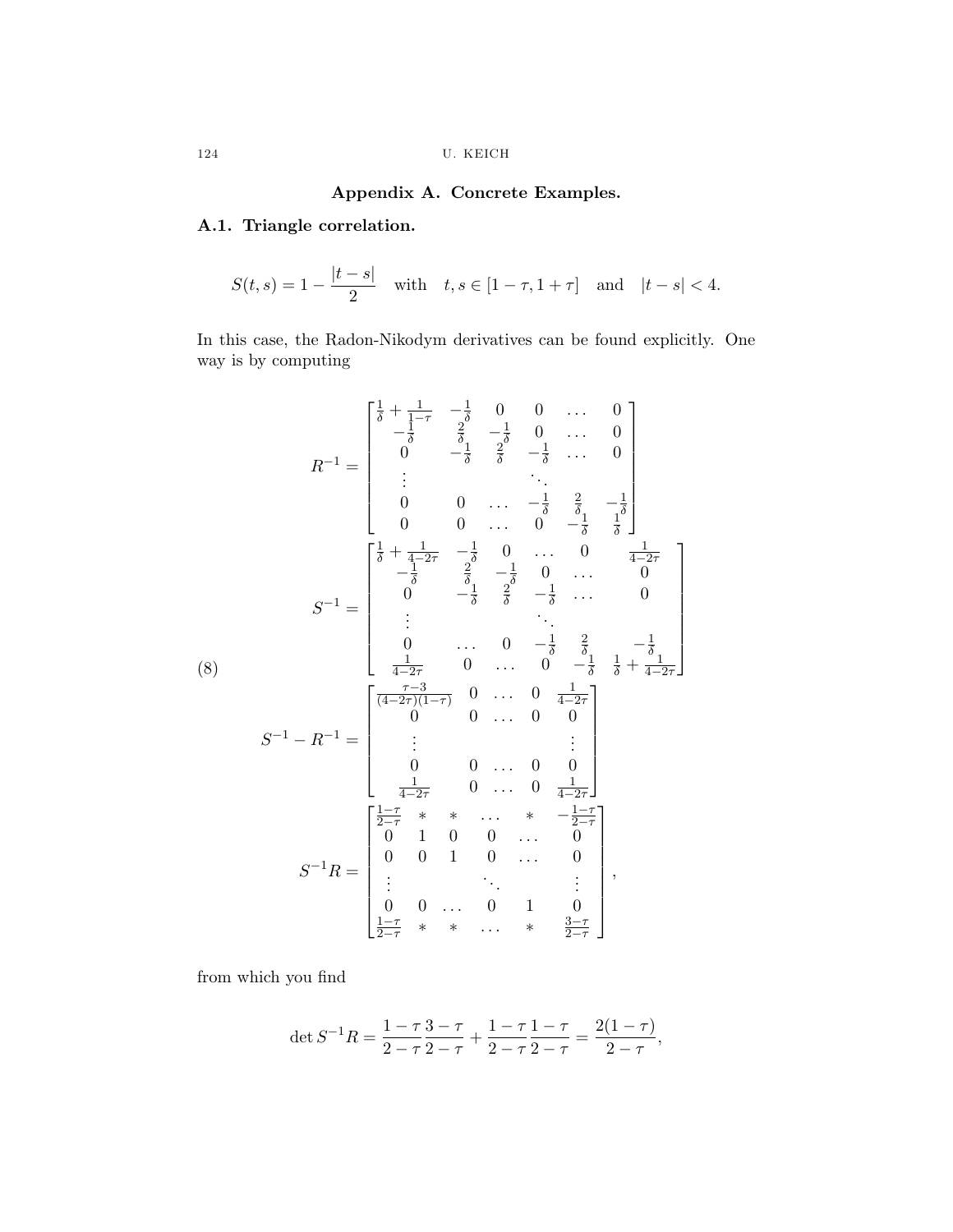and  
\n
$$
\frac{dW_n}{dQ_n} = \frac{1}{\sqrt{\det S^{-1}R}} \exp \left\{ \frac{1}{2} \left\langle (S^{-1} - R^{-1}) x, x \right\rangle \right\}
$$
\n
$$
= \sqrt{\frac{2-\tau}{2(1-\tau)}} \exp \left\{ \frac{1}{2} \left( \frac{\tau - 3}{(4-2\tau)(1-\tau)} x_0^2 + \frac{2}{4-2\tau} x_0 x_n + \frac{1}{4-2\tau} x_n^2 \right) \right\}.
$$

This is just the Radon-Nikodym derivative of the two distributions sampled only at the end points, i.e., it is the Radon-Nikodym derivative of the 2 dimensional (mean 0) Gaussian vectors with correlations  $R_0 = \left(\frac{1-\tau}{1-\tau}\frac{1-\tau}{1+\tau}\right)$ and  $S_0 = \begin{pmatrix} 1 & 1-\tau \\ 1-\tau & 1 \end{pmatrix}$ .

**Claim A.1.**  $\frac{dW_n}{dQ_n}$  is independent of n, therefore it is  $\frac{dW}{dQ}$ .

We just showed that  $\frac{dW_n}{dQ_n}$  is independent of n. Let  $\mathcal{F}_n$  be the  $\sigma$ -field generated by sampling the paths at  $2^n + 1$  points. Then  $\frac{dW_n}{dQ_n}$  is  $\mathcal{F}_n$  measurable, and  $\left(\frac{dW_n}{dQ_n}, \mathcal{F}_n\right)$  is a martingale which obviously converges in  $L^1(dQ)$ to itself, i.e. it is  $\frac{dW}{dQ}$ .

There is an alternative way to find  $\frac{dW}{dQ}$ . Let  $L(t; \alpha, \beta)$  be the linear interpolation between the points  $(\tau, \alpha)$  and  $(\sigma, \beta)$ , i.e.,

$$
L(t; \alpha, \beta) \stackrel{d}{=} \frac{t - \tau}{\sigma - \tau} (\beta - \alpha) + \alpha.
$$

Let  $X \in C[\tau, \sigma]$  be a generic path, and define  $Y \in C[\tau, \sigma]$  as

$$
Y_t \stackrel{d}{=} X_t - L(t; X_\tau, X_\sigma).
$$

It is easy to check that  $E^Q(Y_t X_\tau) = E^Q(Y_t X_\sigma) = 0$  and also  $E^W(Y_t X_\tau) =$  $E^{W}(Y_tX_{\sigma})=0$ . As the means are 0, we find that Y is independent of  $X_{\tau}$ and  $X_{\sigma}$  under both measures. Furthermore,

$$
E^{W}Y_{t}Y_{s} = \frac{(s-\tau)(\sigma-t)}{\sigma-\tau} = E^{Q}Y_{t}Y_{s} \qquad \tau \leq s \leq t \leq \sigma,
$$

that is,  $Y$  has exactly the same distribution under  $W$  as under  $Q$ . In fact, under both measures,  $Y$  is just a tied Brownian motion. Here is the gist of how to use the above for computing  $\frac{dW}{dQ}$ . Let  $f_{\tau,s,t,\sigma}^{W/Q}$  be the joint density of  $(X_{\tau}, X_s, X_t, X_{\sigma})$  under W, respectively Q. Let  $f_{(s,t)|(\tau,\sigma)}^{W/Q}$  be the associated conditional density. Obviously,

$$
f_{\tau,s,t,\sigma}(x_{\tau},x_s,x_t,x_{\sigma})=f_{(s,t)|(\tau,\sigma)}(x_s,x_t|x_{\tau},x_{\sigma})f_{(\tau,\sigma)}(x_{\tau},x_{\sigma})
$$

and also

$$
f_{(s,t)|(\tau,\sigma)}(x_s, x_t|x_\tau, x_\sigma)
$$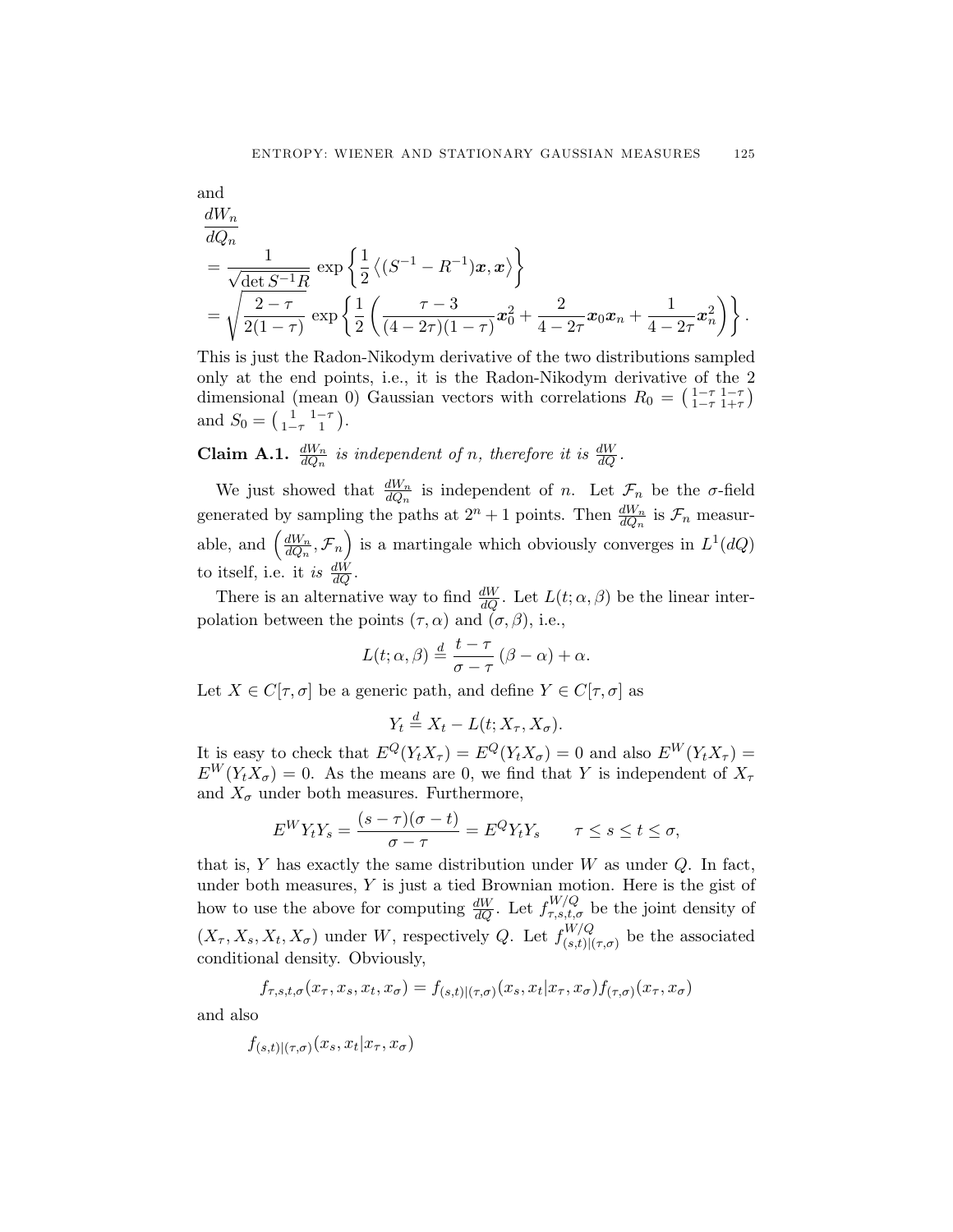$$
= f_{(Y_s,Y_t)|(X_\tau,X_\sigma)}(x_t - L(t;x_\tau,x_\sigma),x_s - L(s;x_\tau,x_\sigma)|(x_\tau,x_\sigma))
$$
  
=  $f_{(Y_s,Y_t)}(x_t - L(t;x_\tau,x_\sigma),x_s - L(s;x_\tau,x_\sigma))$ 

as  $Y$  is independent of the end points of the  $X$  process under both measures. Hence

$$
f_{\tau,s,t,\sigma}^{Q}(x_{\tau},x_{s},x_{t},x_{\sigma})
$$
  
=  $f_{(Y_{s},Y_{t})}^{Q}(x_{t}-L(t;x_{\tau},x_{\sigma}),x_{s}-L(s;x_{\tau},x_{\sigma})) f_{(\tau,\sigma)}^{Q}(x_{\tau},x_{\sigma})$   
=  $f_{\tau,s,t,\sigma}^{W}(x_{\tau},x_{s},x_{t},x_{\sigma}) \frac{f_{(\tau,\sigma)}^{Q}(x_{\tau},x_{\sigma})}{f_{(\tau,\sigma)}^{W}(x_{\tau},x_{\sigma})}$ .

A standard argument now shows that  $\frac{dW}{dQ} = \frac{f_{(\tau,\sigma)}^Q(x_\tau,x_\sigma)}{f_{(\tau-\sigma)}^W(x_\tau,x_\sigma)}$  $\frac{J(\tau,\sigma)}{f^W_{(\tau,\sigma)}(x_\tau,x_\sigma)}$ . Once you have  $\frac{dW}{dQ}$ , computing the entropy is trivial:

$$
H = \frac{\tau}{2(1-\tau)}.
$$

It should be noted that the entropy itself can be recovered by computing T (cf ([1](#page-2-0))) and  $T^{-1}$ ; both are rather easy to compute due to their special structure.

## **A.2. The Ornstein-Uhlenbeck Process.**

$$
S(t,s) = e^{-|t-s|/2}.
$$

Here also you can compute the Radon-Nikodym derivative. Let  $W_T$  be the Wiener measure on  $C[T, T + 2\tau]$ . By the chain rule,

$$
\frac{dQ}{dW_{1-\tau}} = \frac{dQ}{dW_1} \frac{dW_1}{dW_{1-\tau}}.
$$

The Ornstein-Uhlenbeck process satisfies:  $dX = db - \frac{1}{2}Xdt$ , with a standard Brownian motion  $b$ , so Girsanov's formula implies:

$$
\frac{dQ}{dW_1} = \exp\left\{-\int_0^{2\tau} \frac{1}{2} X_s \, dX_s - \frac{1}{2} \int_0^{2\tau} \frac{1}{4} X_s^2 \, ds\right\}
$$

$$
= \exp\left\{-\frac{1}{4} \left[X_t^2 - t\right]_0^{2\tau} - \frac{1}{8} \int_0^{2\tau} X_s^2 \, ds\right\}
$$

and, with considerably less effort, we get

$$
\frac{dW_1}{dW_{1-\tau}} = \sqrt{1-\tau} \, \exp\left\{-\frac{1}{2}X_0^2\left(1-\frac{1}{1-\tau}\right)\right\}.
$$

Now you have the Radon-Nikodym derivative in front of you and from it you compute:

$$
E^{Q} \log \frac{dQ}{dW_{1-\tau}} = \frac{1}{2} \log(1-\tau) - \frac{1}{2} + \frac{\tau}{4} + \frac{1}{2(1-\tau)}
$$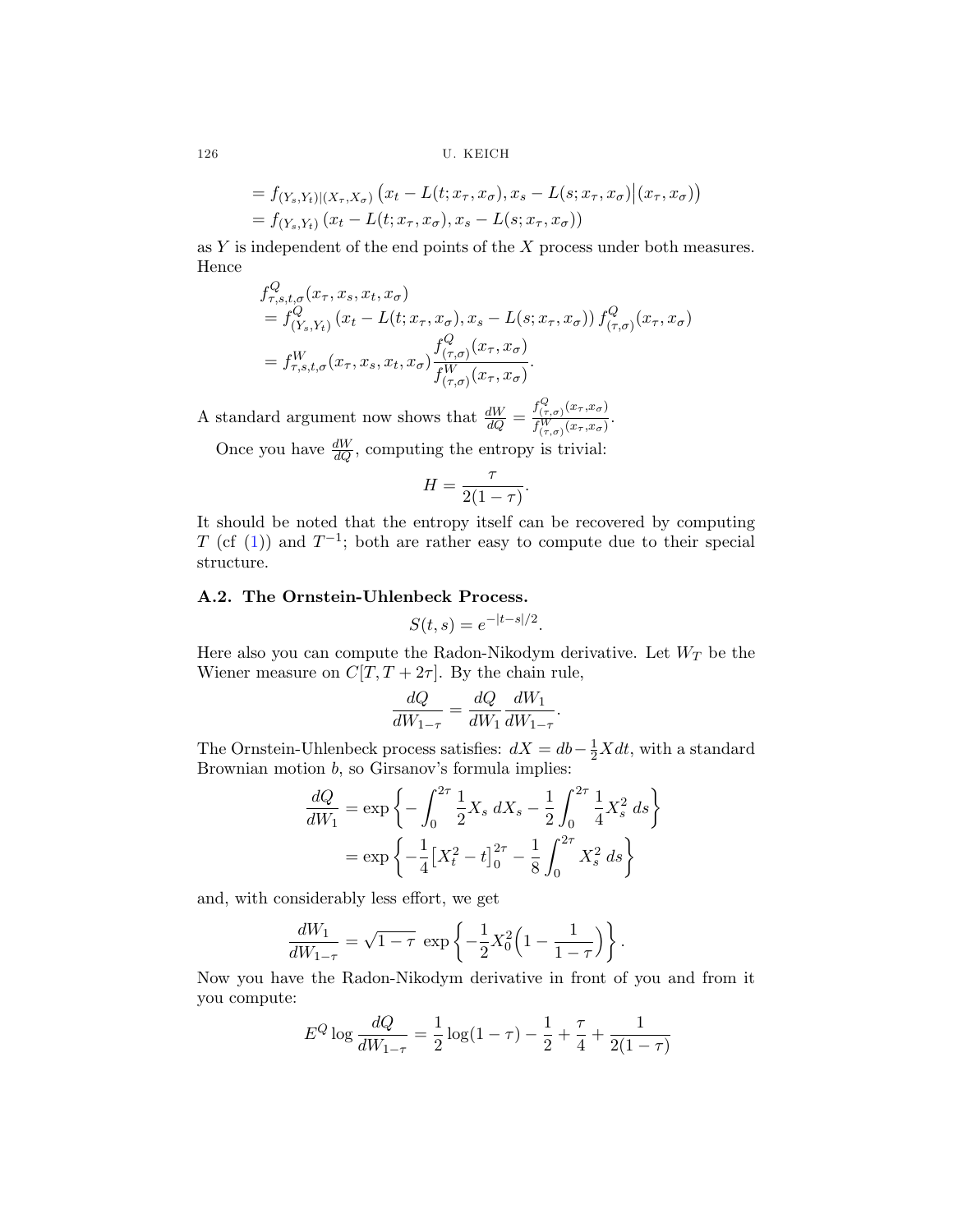$$
E^{W_{1-\tau}} \log \frac{dW_{1-\tau}}{dQ} = -\frac{1}{2} \log(1-\tau) - \frac{\tau}{4}.
$$

<span id="page-18-0"></span>Finally,

$$
H = \frac{1}{2} \frac{\tau}{1 - \tau},
$$

exactly as for the triangle correlation. In this case, you can also compute the Radon-Nikodym derivative as a limit of finite-dimensional derivatives since the matrix  $S$  is readily invertible.

### **Appendix B. The existence of a minimizer.**

The following is adopted from  $\left[1, \text{ pp. } 32\text{-}40\right]$  $\left[1, \text{ pp. } 32\text{-}40\right]$  $\left[1, \text{ pp. } 32\text{-}40\right]$ . Let X be a Polish space, i.e., a complete separable metric space, and let  $\mathcal{P}(X)$  denote the set of probability measures on X. Using weak-convergence one can introduce a (metrizable) topology on  $\mathcal{P}(X)$ . Let  $P, Q \in \mathcal{P}(X)$ , then the relative entropy of P given Q is defined by

$$
H(P|Q) \stackrel{d}{=} E^P \log \frac{dP}{dQ}.
$$

It can be shown that  $H(P|Q)$  is a convex lower semicontinuous function of  $(P,Q) \in \mathcal{P}(X) \times \mathcal{P}(X)$ , and that for every finite M the set  $\{Q : H(Q|P) \leq \emptyset\}$ M is compact. It follows that  $H(P,Q) = H(P|Q) + H(Q|P)$  is a lower semicontinuous function of  $(P,Q)$ . Thus, if for a given P the set  $\{Q:$  $H(Q|P) < \infty$  is non empty, there exists a  $Q_0 \in \mathcal{P}(X)$  which minimizes  $H(P,Q)$ . Finally, since the set of stationary Gaussian measures is closed, the above argument will yield a stationary minimizer in our case as well.

# **Appendix C. On the** L<sup>2</sup> **distance.**

The  $L^2$  distance between correlations R and S is

$$
||R - S||^{2} = \int_{1-\tau}^{1+\tau} \int_{1-\tau}^{1+\tau} |R(t,s) - S(t,s)|^{2} dt ds.
$$

If R is any correlation, then the best  $L^2$  approximation to R by a Töeplitz operator is obtained by averaging  $R$  along its diagonals:

$$
S(r) = \frac{1}{2\tau - r} \int_{1-\tau}^{1+\tau - r} R(s+r, s) \, ds \qquad 0 \le r \le 2\tau.
$$

The problem is that, in general, S would not be positive-definite. Besides, this  $L^2$  distance seems unnatural from a probabilistic standpoint. In the case of  $R = t \wedge s$ , S turns out to be  $1 - |r|/2$  which happens to be positive-definite (see appendix [A.1\)](#page-15-0) and we get  $||R-S||^2 = \frac{2}{3}\tau^4$ . More generally, if S is stationary with  $S(r) = 1 - \frac{|r|}{2} + o(r)$ , then  $||R - S||^2 = \frac{2}{3}\tau^4 + o(\tau^4)$  so, as in the case of the entropy, we find (to leading order) that the distance between